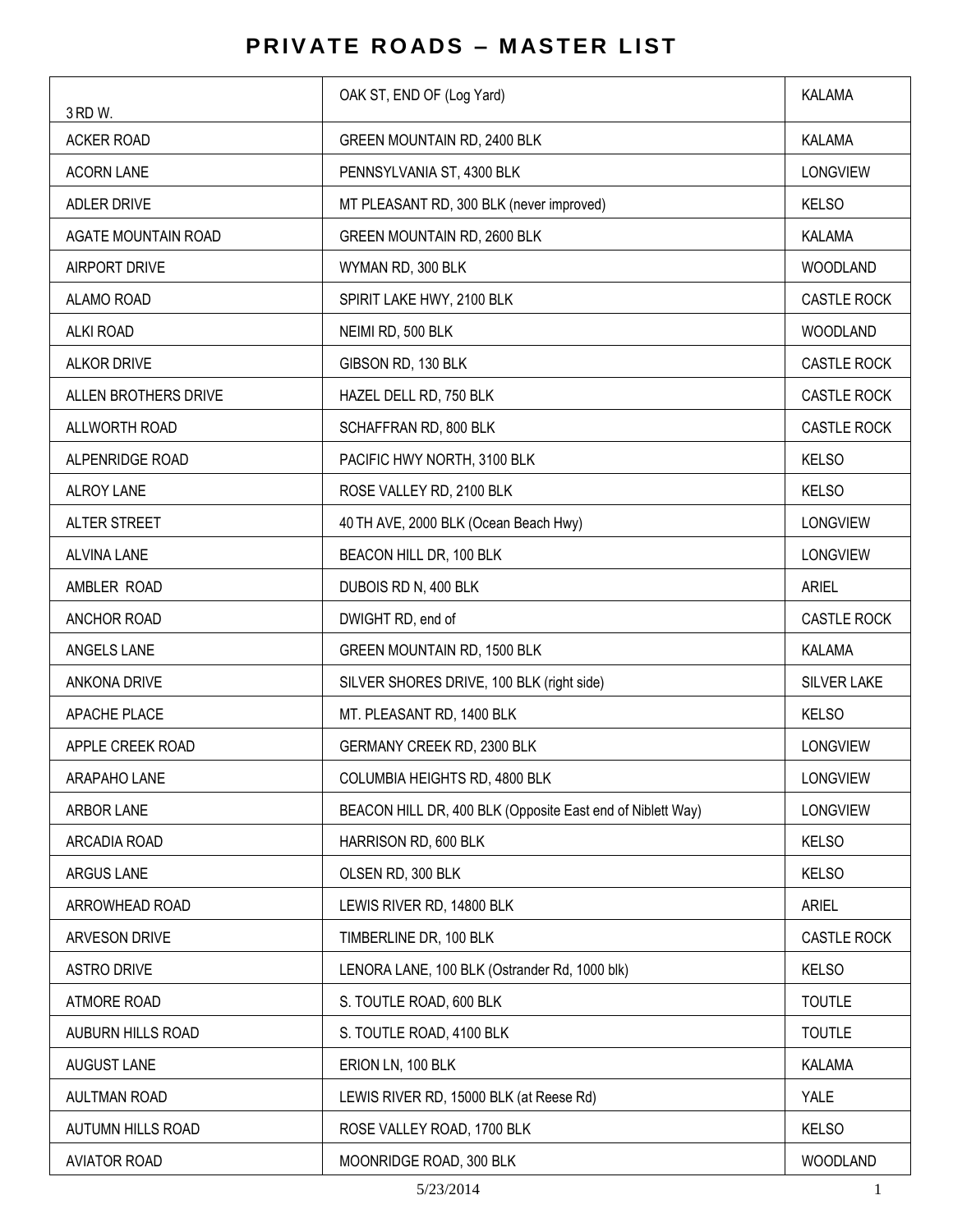| <b>AVONLEE LANE</b>         | SPENCER CREEK RD, 100 BLK                           | KALAMA             |
|-----------------------------|-----------------------------------------------------|--------------------|
| AXIS ROAD                   | HICKS ROAD, 400 BLK                                 | CASTLE ROCK        |
| <b>BADGER ROAD</b>          | MT PLEASANT RD, 2500 BLK                            | <b>KELSO</b>       |
| <b>BAIRN DRIVE</b>          | SILVER SHORES DRIVE, 200 BLK                        | SILVER LAKE        |
| <b>BAKER ROAD EXTENSION</b> | END OF BAKER ROAD                                   | YALE               |
| <b>BALD EAGLE ROAD</b>      | LEWIS RIVER ROAD, 11000 BLK                         | <b>ARIEL</b>       |
| <b>BALL PARK DRIVE EXT</b>  | BALL PARK DRIVE (END OF COUNTY ROAD)                | <b>KELSO</b>       |
| <b>BANNER ROAD</b>          | LECKLER CREEK RD, 100 BLK                           | CASTLE ROCK        |
| <b>BANNISTER ROAD</b>       | SPENCER CREEK RD, 100 BLK                           | KALAMA             |
| <b>BARBIE LANE</b>          | OLSON RD, 800 BLK                                   | LONGVIEW           |
| BAREFOOT HOLLOW             | BUNKER HILL RD, 600 BLK                             | <b>LONGVIEW</b>    |
| <b>BARNEYS LANE</b>         | LEWIS RIVER RD, 11600 BLK                           | <b>ARIEL</b>       |
| <b>BASSWOOD DRIVE</b>       | KERR RD, 100 BLK                                    | SILVER LAKE        |
| <b>BAY POINT DRIVE</b>      | COOK FERRY RD, 100 BLK                              | <b>CASTLE ROCK</b> |
| <b>BAYSWATER ROAD</b>       | HAM RD,                                             | YALE               |
| BAYWOOD DRIVE               | ZILLIG RD, 100 BLK                                  | <b>KELSO</b>       |
| <b>BEAR CREEK ROAD</b>      | MT. BRYNION RD, 4300 BLK                            | <b>KELSO</b>       |
| BEAR MEADOWS PLACE          | YALE BRIDGE RD, 300 BLK                             | <b>ARIEL</b>       |
| <b>BEASLEY ROAD</b>         | ISAACSON RD, 200 BLK                                | <b>KELSO</b>       |
| BEAVER POND ROAD            | SHELTER RD, 100 BLK                                 | <b>ARIEL</b>       |
| <b>BEEMON DRIVE</b>         | COAL CREEK RD, 1000 BLK                             | <b>LONGVIEW</b>    |
| <b>BELFAIR ROAD</b>         | BENNETT RD, BLK                                     | <b>ARIEL</b>       |
| <b>BELLA VISTA ROAD</b>     | KOOL RD, 1500 BLK                                   | <b>KELSO</b>       |
| BELLWOOD DRIVE              | CRANBERRY RD, 200 BLK                               | <b>CASTLE ROCK</b> |
| <b>BENTLY DRIVE</b>         | MT. PLEASANT RD 100 BLK                             | <b>KELSO</b>       |
| <b>BERRY ROAD</b>           | STONE MILL RD, 100 BLK                              | <b>KALAMA</b>      |
| <b>BIG CEDARS DRIVE</b>     | DUBOIS RD NORTH, 200 BLK                            | <b>ARIEL</b>       |
| <b>BIG SKY ROAD</b>         | LEWIS RIVER ROAD, 3000 BLK                          | <b>WOODLAND</b>    |
| <b>BITTER CREEK ROAD</b>    | DOVE TREE LANE, 300 BLK (Ocean Beach Hwy, 6700 Blk) | LONGVIEW           |
| <b>BIVANS ROAD</b>          | FREDRICKSON RD, 400 BLK                             | <b>WOODLAND</b>    |
| <b>BLACKBERRY LANE</b>      | GRASSETH-POSTON RD, 300 BLK                         | <b>LONGVIEW</b>    |
| <b>BLACKBURN LANE</b>       | GREEN MOUNTAIN RD, 2700 BLK                         | KALAMA             |
| <b>BLACKJACK DRIVE</b>      | GREEN MOUNTAIN RD, 3600 BLK                         | KALAMA             |
| <b>BLISSFUL DRIVE</b>       | WOODLAND HEIGHTS RD, 400 BLK                        | WOODLAND           |
| BLUE MOUNTAIN ROAD          | SOUTH SILVER LAKE RD, 2800 BLK                      | CASTLE ROCK        |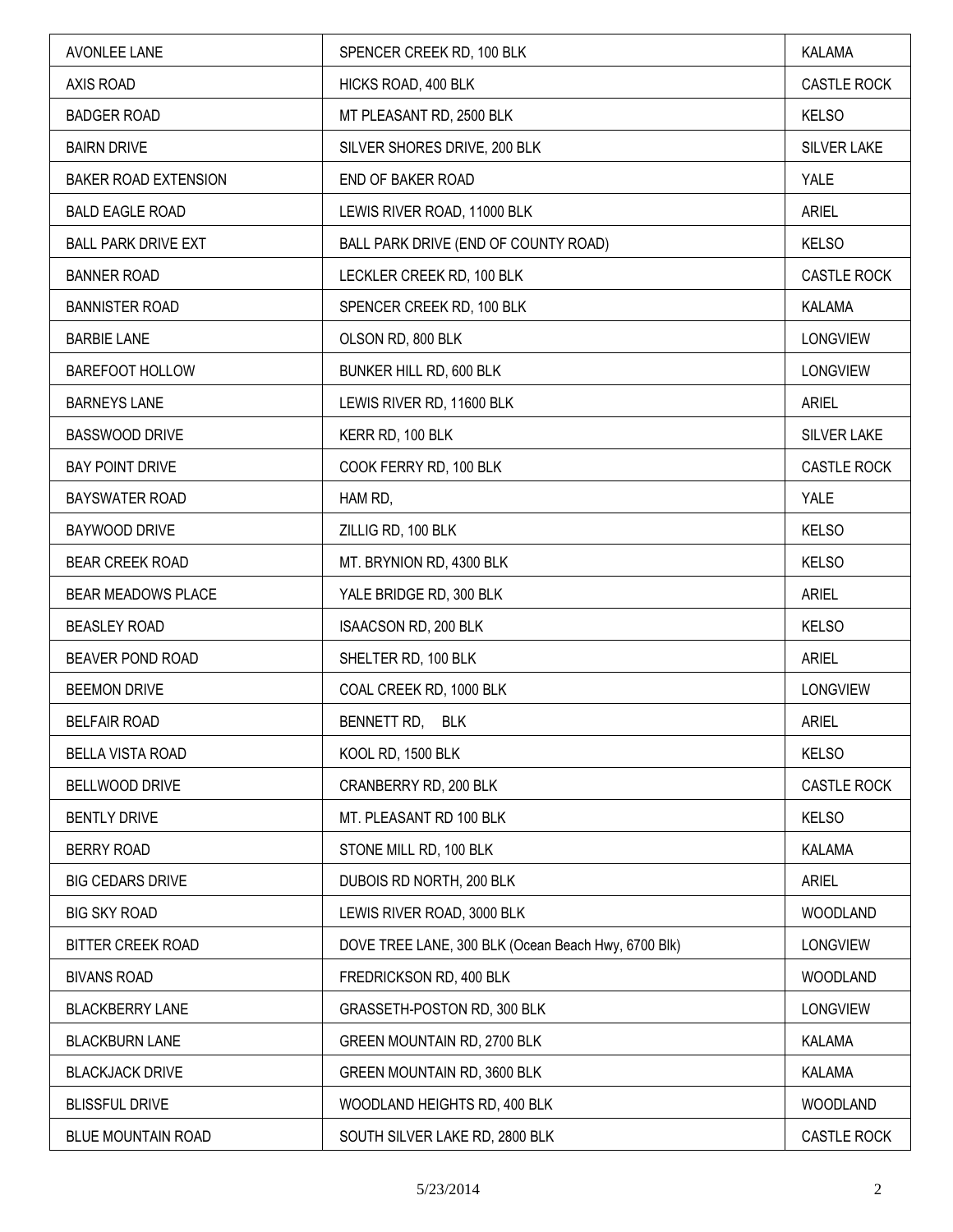| <b>BLUEBIRD LANE</b>            | LEWIS RIVER RD., 17,000 BLK                                  | COUGAR             |
|---------------------------------|--------------------------------------------------------------|--------------------|
| <b>BLUFF ROAD</b>               | OLD PACIFIC HWY S., 4300 BLK                                 | <b>KALAMA</b>      |
| BODINE ROAD EXTENTION           | OFF THE END OF BODINE RD                                     | <b>KELSO</b>       |
| BODINE ROAD NORTH (county road) | N. BODINE RD, END OF COUNTY ROAD                             | <b>KELSO</b>       |
| <b>BONANZA ROAD</b>             | NEIMI RD, 500 BLK                                            | WOODLAND           |
| <b>BONNER ROAD</b>              | BOND RD, 300 BLK                                             | <b>CASTLE ROCK</b> |
| <b>BONNEVILLE DRIVE</b>         | WALKER RD, 300 BLK (1.25 mi from Carroll Rd, on left)        | <b>KELSO</b>       |
| <b>BOONE ROAD</b>               | HOLCOMB RD, 900 BLK                                          | <b>KELSO</b>       |
| <b>BOOTLEG HILL ROAD</b>        | N. MAPLE HILL RD, 700 BLK                                    | <b>KELSO</b>       |
| <b>BOULDER HILL DRIVE</b>       | HARYU RD, 150 BLK                                            | <b>LONGVIEW</b>    |
| <b>BOUNDARY ROAD</b>            | SPENCER CREEK RD, 400 BLK                                    | KALAMA             |
| <b>BOZARTH HEIGHTS ROAD</b>     | INSEL RD, 600 BLK                                            | WOODLAND           |
| <b>BREEZEWAY DRIVE</b>          | DIEBERT, 100 BLK                                             | <b>LONGVIEW</b>    |
| BRENTWOOD ROAD                  | ABERNATHY CREEK RD, 2000 BLK                                 | <b>LONGVIEW</b>    |
| <b>BRIANNA COURT</b>            | OFF THE END OF BODINE ROAD EXTENSION                         | <b>KELSO</b>       |
| <b>BRIDGEVIEW LANE</b>          | SOLO VIEW DR, 200 BLK                                        | <b>LONGVIEW</b>    |
| BRIDLEWOOD ROAD                 | DOVE TREE LN. 100 BLK-1 ST RIGHT (Ocean Beach Hwy, 6700 blk) | <b>LONGVIEW</b>    |
| <b>BRIMSTONE</b>                | HILLSDALE DR., 400 BLK                                       | WOODLAND           |
| <b>BRISTLECONE ROAD</b>         | BEAVER POND RD, 200 BLK                                      | <b>ARIEL</b>       |
| <b>BRODIE LANE</b>              | FERNCREST RD, 100 BLK                                        | <b>LONGVIEW</b>    |
| BROKEN ARROW ROAD               | WOODSIDE DR, 200 BLK                                         | <b>LONGVIEW</b>    |
| <b>BROKEN MOUNTAIN DRIVE</b>    | WALKER RD, 600 BLK (1.7 mi from Carroll Rd, on right)        | <b>KELSO</b>       |
| <b>BRUNO PLACE</b>              | BUNKER HILL RD, 500 BLK                                      | <b>LONGVIEW</b>    |
| BRYANT HILL ROAD                | LEWIS RIVER RD, 3700 BLK                                     | WOODLAND           |
| <b>BRYANT LANE</b>              | BRYANT HILL RD, 100 BLK (Lewis River Rd, 3700 blk)           | <b>WOODLAND</b>    |
| <b>BUCKSKIN PLACE</b>           | OLYMPIA WY, 4800 BLK (West of 48 TH Ave.)                    | <b>LONGVIEW</b>    |
| <b>BUENA VISTA ROAD</b>         | BLAUSER RD, 100 BLK                                          | <b>CASTLE ROCK</b> |
| <b>BUGATTI WAY</b>              | GREEN MOUNTAIN RD, 6000 BLK                                  | WOODLAND           |
| <b>BUNCHBERRY DRIVE</b>         | SKYLINE RIDGE FOREST RESERVE                                 | CASTLE ROCK        |
| <b>BUNTING DRIVE</b>            | AMBLER RD, 100 BLK                                           | <b>ARIEL</b>       |
| <b>BURLINGTON ROAD</b>          | WEST SIDE HWY, 2700 BLK                                      | CASTLE ROCK        |
| <b>BURTON ROAD</b>              | GREEN MOUNTAIN RD, 2700 BLK                                  | KALAMA             |
| <b>CABANA DRIVE</b>             | DELTA DRIVE, 100 BLK                                         | <b>SILVER LAKE</b> |
| <b>CAMEO DRIVE</b>              | GREEN MOUNTAIN RD, 1800 BLK                                  | <b>KALAMA</b>      |
| CAMPBELL ROAD                   | COLUMBIA HEIGHTS RD, 4600 BLK                                | <b>LONGVIEW</b>    |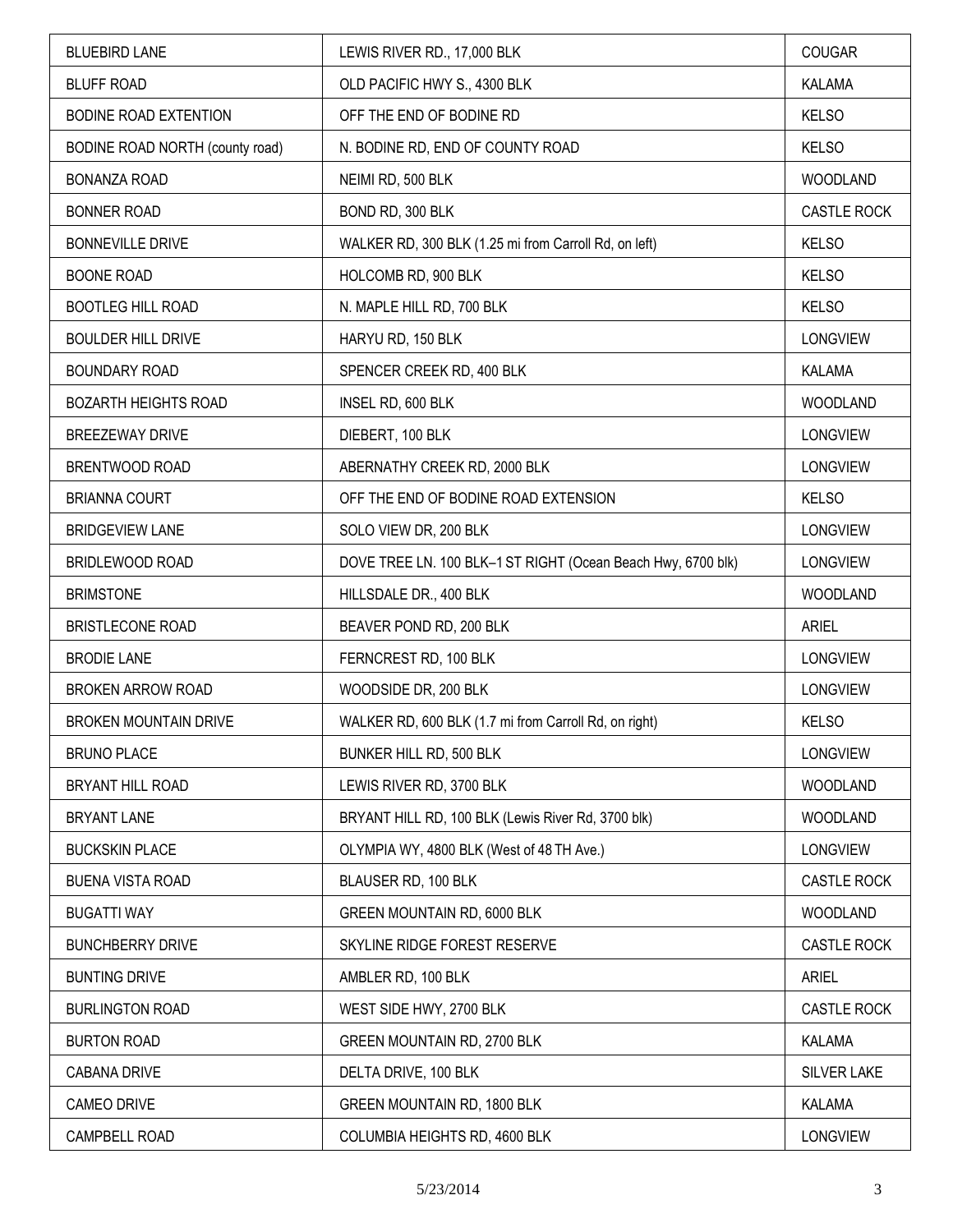| <b>CANYON CREEK ROAD</b>   | SHIRLEY GORDON RD, 300 BLK                                           | <b>WOODLAND</b>    |
|----------------------------|----------------------------------------------------------------------|--------------------|
| <b>CANYON ROAD</b>         | SOLO VIEW DR, 100 BLK                                                | <b>LONGVIEW</b>    |
| CANYON VIEW COURT          | CANYON VIEW DR, 100 BLK                                              | <b>LONGVIEW</b>    |
| CAR ROAD                   | JACKSON RD, 200 BLK                                                  | <b>LONGVIEW</b>    |
| CARIBOU LANE               | OXBOW RD, 100 BLK                                                    | WOODLAND           |
| <b>CARLSON DRIVE</b>       | WILLOW GROVE RD, 6700 BLK                                            | LONGVIEW           |
| <b>CARNINE PLACE</b>       | CARNINE RD, 500 BLK                                                  | <b>CASTLE ROCK</b> |
| CARPENTER ROAD             | BOND RD, 600 BLK                                                     | <b>CASTLE ROCK</b> |
| <b>CATHERINE DRIVE</b>     | PEKIN RD SOUTH, 1100 BLK                                             | <b>WOODLAND</b>    |
| <b>CAVERN ROAD</b>         | CANYON RD, 100 BLK NOT BUILT (Crest Ln S., 100 blk-Solo View 100 bk) | <b>LONGVIEW</b>    |
| <b>CEDARBROOK DRIVE</b>    | COLUMBIA HEIGHTS RD, 3600 BLK                                        | <b>LONGVIEW</b>    |
| <b>CEDARCREST DRIVE</b>    | GARDEN VIEW LANE, 200 BLK                                            | <b>SILVER LAKE</b> |
| CENTRAL VALLEY ROAD        | LEWIS RIVER RD, 11000 BLOCK                                          | <b>ARIEL</b>       |
| <b>CHAMPION ROAD</b>       | JAEGER RD, 200 BLK                                                   | KALAMA             |
| CHARITY ROAD               | FINN HALL RD, 400 BLK                                                | <b>WOODLAND</b>    |
| <b>CHARLESTON DRIVE</b>    | GORE RD, 600 BLK                                                     | <b>KALAMA</b>      |
| CHARLOTTE WAY              | COLUMBIA HEIGHTS RD NORTH, 500 BLK                                   | <b>LONGVIEW</b>    |
| CHEHALIS STREET            | BIRCH ST, 400 BLK                                                    | <b>KALAMA</b>      |
| CHELSEA AVENUE             | BAY POINT DR, 100 BLK                                                | <b>CASTLE ROCK</b> |
| CHEROKEE ROAD              | MT. PLEASANT RD, 2400 BLK                                            | <b>KELSO</b>       |
| <b>CHERRINGTON ROAD</b>    | WHITE RD, 100 BLK (Wren Loop Rd)                                     | <b>CASTLE ROCK</b> |
| <b>CHEYENNE DRIVE</b>      | LITTLE KALAMA RIVER RD, 200 BLK                                      | WOODLAND           |
| <b>CLAUDIA COURT</b>       | OLSON RD, 600 BLK                                                    | <b>LONGVIEW</b>    |
| <b>CLAUDINE COURT</b>      | WALKER RD, 400 BLK (1.35 mi. from Carroll Rd on right)               | <b>KELSO</b>       |
| <b>CLEARVIEW LANE</b>      | MOUNTAIN VIEW RD, 1300 BLK                                           | <b>KALAMA</b>      |
| <b>CLEARWATER ROAD</b>     | ROSE VALLEY RD, 4200 BLK                                             | <b>KELSO</b>       |
| <b>CLIFFSIDE DRIVE</b>     | STELLA RD, 1100 BLK                                                  | <b>LONGVIEW</b>    |
| COACH HOUSE COURT          | STOCK RD WEST, 100 BLK                                               | <b>KELSO</b>       |
| COBBLESTONE ROAD           | CRYSTAL CT, 100 BLK (China Garden Rd, 3400 Blk)                      | <b>KALAMA</b>      |
| <b>COKESBURY ROAD</b>      | VARSITY RD, 100 BLK                                                  | KALAMA             |
| <b>COLBY ROAD</b>          | ROBERTSON ROAD, 200 BLK                                              | LONGVIEW           |
| COLUMBIA POINT ROAD        | WILLOW GROVE RD, 7700 BLK                                            | <b>LONGVIEW</b>    |
| <b>COLUMBIA VIEW DRIVE</b> | WISHMAN RD, 300 BLK (Green Mountain Rd, 5600 blk)                    | <b>WOODLAND</b>    |
| <b>COMANCHE DRIVE</b>      | SOUTH SILVER LAKE RD, 2600 BLK                                       | <b>CASTLE ROCK</b> |
| CONFER ROAD EXTENSION      | CONFER ROAD, END OF                                                  | KALAMA             |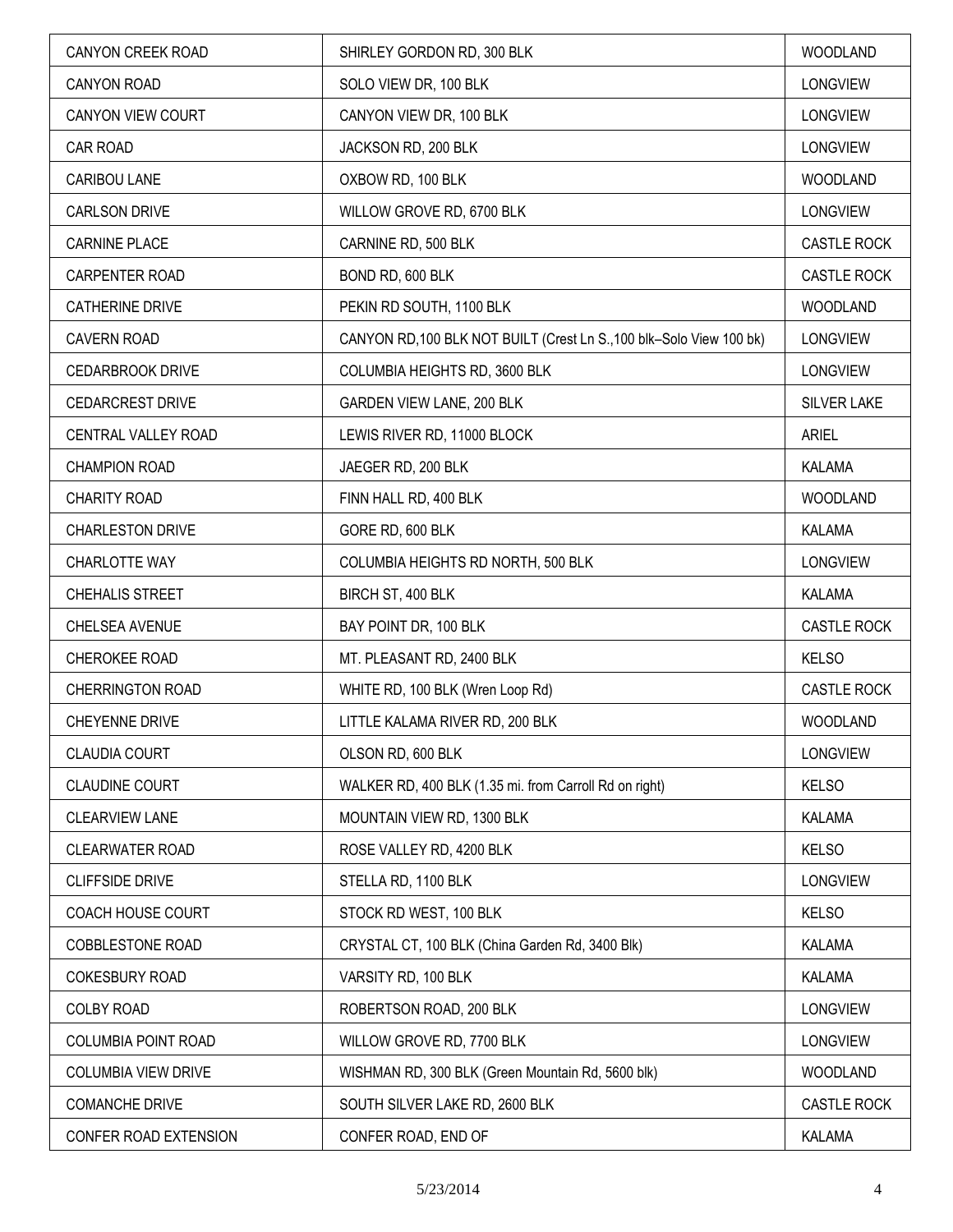| COPPER CREEK ROAD         | ENGLERT ROAD, 500 BLK                                                 | <b>WOODLAND</b>    |
|---------------------------|-----------------------------------------------------------------------|--------------------|
| <b>CORDMAR DRIVE</b>      | BLAUSER RD, 300 BLK (Sandy Bend Rd, 800 blk)                          | <b>CASTLE ROCK</b> |
| <b>CORNELL ROAD</b>       | FRANK SMITH RD, 400 BLK                                               | <b>TOUTLE</b>      |
| <b>CORONET DRIVE</b>      | AMBLER RD, 600 BLK                                                    | <b>ARIEL</b>       |
| COTTONWOOD LANE           | VISTA DR, END OF (Caples Rd, 1000 blk)                                | <b>WOODLAND</b>    |
| <b>COUGAR CREST DRIVE</b> | LEWIS RIVER RD,<br><b>BLK</b>                                         | <b>COUGAR</b>      |
| COWAN COURT - COUNTY RD   | 40TH AVE,                                                             | LONGVIEW           |
| COYOTE CANYON ROAD        | TAKONKA RD, 100 BLK (Garneys Rd, 100 blk - Mt. Pleasant Rd, 3400 blk) | <b>KELSO</b>       |
| COYOTE LANE               | PH 10, 1600 BLK                                                       | CASTLE ROCK        |
| <b>CRAIG DRIVE</b>        | REESE RD, 100 BLK (Lewis River Rd, 15000 BLK)                         | <b>ARIEL</b>       |
| <b>CREEKSIDE ROAD</b>     | EUFAULA HEIGHTS RD, 600 BLK                                           | <b>KELSO</b>       |
| <b>CREEKWOODS DRIVE</b>   | FRYE RD, END OF (South Silver Lake Rd, 2600 BLK)                      | <b>CASTLE ROCK</b> |
| <b>CREST LANE SOUTH</b>   | SOLO VIEW DR, 100 BLK                                                 | LONGVIEW           |
| CROOKED CREEK ROAD        | WEST SIDE HWY, 7000 BLK                                               | CASTLE ROCK        |
| CROW BUTTE ROAD           | ROBERTSON RD, 200 BLK                                                 | <b>LONGVIEW</b>    |
| <b>CRYSTAL COURT</b>      | CHINA GARDEN RD, 3400 BLK                                             | <b>KALAMA</b>      |
| <b>CUTTERS SPUR ROAD</b>  | PAINE RD, 300 BLK                                                     | CASTLE ROCK        |
| <b>DAINEN PLACE</b>       | COLUMBIA HEIGHTS RD, 3500 BLK                                         | <b>LONGVIEW</b>    |
| <b>DAKOTA DRIVE</b>       | QUICK RD, 300 BLK                                                     | <b>CASTLE ROCK</b> |
| DALYN COURT               | SOUTH CLOVERDALE, 1800 BLK                                            | <b>KALAMA</b>      |
| DAPHNE COURT              | ELDERBERRY LANE, NOT BUILT YET (Tanglewood Drive)                     | <b>LONGVIEW</b>    |
| DAVES VIEW DRIVE          | SOUTH CLOVERDALE, 1800 BLK                                            | <b>KALAMA</b>      |
| DAVIDDEAN DRIVE           | CONFER RD, 100 BLK                                                    | KALAMA             |
| DAVIS PEAK ROAD           | END OF AHO-CARSON - LEWIS RIVER RD                                    | <b>WOODLAND</b>    |
| DAY PLACE                 | DUBOIS RD NORTH, 500 BLK                                              | <b>WOODLAND</b>    |
| <b>DAYTON DRIVE</b>       | PLEASANT HILL RD, 4300 BLK                                            | <b>KELSO</b>       |
| DEE CREEK ROAD            | LITTLE KALAMA RIVER RD, 3100 BLK                                      | <b>WOODLAND</b>    |
| <b>DELENA DRIVE</b>       | HARYU RD, 200 BLK                                                     | LONGVIEW           |
| <b>DELTA DRIVE</b>        | SILVER SHORES DRIVE, 300 BLK                                          | SILVER LAKE        |
| <b>DEREK DRIVE</b>        | ROSE VALLEY RD, 1200 BLK                                              | <b>KELSO</b>       |
| DESIREE ROAD              | OAK POINT RD, 900 BLK                                                 | LONGVIEW           |
| <b>DESOTA ROAD</b>        | BUTTE HILL RD, 800 BLK                                                | <b>WOODLAND</b>    |
| DEW DROP ROAD             | NEWELL RD, 100 BLK                                                    | CASTLE ROCK        |
| DIAMOND DRIVE             | SOUTH SILVER LAKE RD, 1200 BLK                                        | CASTLE ROCK        |
| <b>DILLON DRIVE</b>       | SECOND AVE NORTH, 1600 BLK                                            | <b>KELSO</b>       |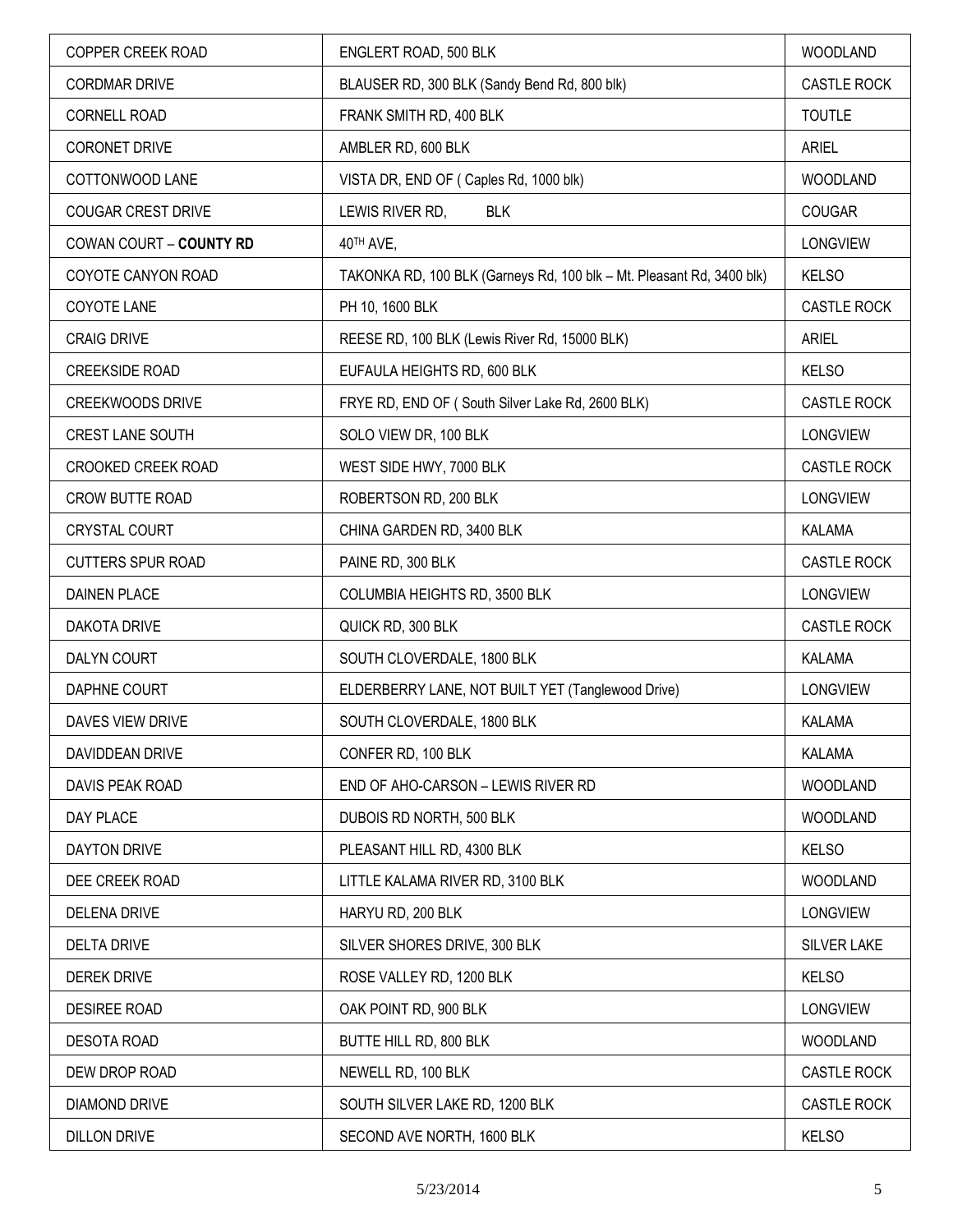| <b>DISCOVERY DRIVE</b>       | GREEN MTN RD, 4300 BLK                                        | KALAMA             |
|------------------------------|---------------------------------------------------------------|--------------------|
| <b>DIVIDE ROAD</b>           | FISH POND RD, 800 BLK                                         | <b>KELSO</b>       |
| DOG CREEK ROAD               | LEWIS RIVER RD, 16600 BLK                                     | <b>COUGAR</b>      |
| DOVE TREE LANE               | OCEAN BEACH HWY, 6700 BLK                                     | <b>LONGVIEW</b>    |
| <b>DUBLIN DRIVE</b>          | SOUTH SILVER LAKE RD, 2400 BLK                                | <b>CASTLE ROCK</b> |
| <b>DUNBAR ROAD</b>           | GOBLE CREEK LOOP RD, 500 BLK                                  | <b>KELSO</b>       |
| <b>DUSTY DRIVE</b>           | OSTRANDER RD, 500 BLK                                         | <b>KELSO</b>       |
| <b>EAGLE CREST DRIVE</b>     | OAK POINT RD, 200 BLK                                         | LONGVIEW           |
| <b>EAGLE POINT DRIVE</b>     | HANSEN RD, 200 BLK                                            | WOODLAND           |
| EAST RAVEN RIDGE ROAD        | HALE BARBER RD, 300 BLK                                       | <b>KELSO</b>       |
| <b>EASTVIEW ROAD</b>         | GIBSON RD, 300 BLK                                            | CASTLE ROCK        |
| EASY STREET ROAD             | JENNINGS DR, END OF (Spirit Lake Hwy, 3400 Blk)               | SILVER LAKE        |
| <b>EDGEWATER LANE</b>        | WEST SIDE HWY, 2200 BLOCK                                     | CASTLE ROCK        |
| <b>ELDERBERRY LANE</b>       | TANGLEWOOD DR, 100 BLK                                        | <b>LONGVIEW</b>    |
| ELDORADO DRIVE               | WOODSIDE DR, 1100 BLK                                         | <b>LONGVIEW</b>    |
| <b>ELEVATOR DRIVE</b>        | HENDRICKSON DR (Road behind grain elevators)                  | <b>KALAMA</b>      |
| ELK HEIGHTS DR               | END OF CRANBERRY ROAD                                         | CASTLE ROCK        |
| ELK RIDGE DRIVE              | LONE OAK RD, 600 BLK                                          | <b>LONGVIEW</b>    |
| ELKHORN ROAD                 | LEWIS RIVER RD, 7800 BLK                                      | <b>ARIEL</b>       |
| <b>EMERALD HEIGHTS DRIVE</b> | LONE OAK RD, 600 BLK                                          | <b>LONGVIEW</b>    |
| <b>EMMA AVENUE</b>           | VEYS DR, 100 BLK (end of Barnes St. at Crescent Ave)          | <b>KELSO</b>       |
| <b>EMPIRE DRIVE</b>          | SILVER SHORES DR, 100 BLK (Left)                              | <b>SILVER LAKE</b> |
| <b>EMPRESS LANE</b>          | MOONRIDGE RD, 200 BLK                                         | WOODLAND           |
| <b>ENGLISH LANE</b>          | MT. BRYNION ROAD, 3700 BLK                                    | <b>KELSO</b>       |
| <b>ERION LANE</b>            | CLOVERDDALE RD, S. 2200 BLK                                   | WOODLAND           |
| <b>ESSEX DRIVE</b>           | LASALLE DRIVE, 0-100 BLK                                      | <b>KELSO</b>       |
| <b>ESTES PARK DRIVE</b>      | ESTES RD, 100 BLK                                             | CASTLE ROCK        |
| <b>EUREKA LANE</b>           | <b>GREEN MOUNTAIN RD, 3500 BLK</b>                            | WOODLAND           |
| EVELAND DRIVE                | KITCHEN DRIVE, 100 BLK (Pacific Ave North)                    | <b>KELSO</b>       |
| FAIRWOOD ROAD                | GREEN MOUNTAIN RD, 6300 BLK                                   | WOODLAND           |
| <b>FALCON ROAD</b>           | MARTIN'S BLUFF RD, 600 BLK                                    | KALAMA             |
| FALOMA ROAD                  | BUTTE HILL RD, 800 BLK                                        | WOODLAND           |
| <b>FAWN LANE</b>             | TWIN LAKES DRIVE, .45 mi. from gate on right (Don Martin Rd.) | <b>LONGVIEW</b>    |
| FEATHER RIDGE ROAD           | LANE RD, 400 BLK                                              | WOODLAND           |
| FELLOWSHIP ROAD              | LANE RD, 300 BLK                                              | WOODLAND           |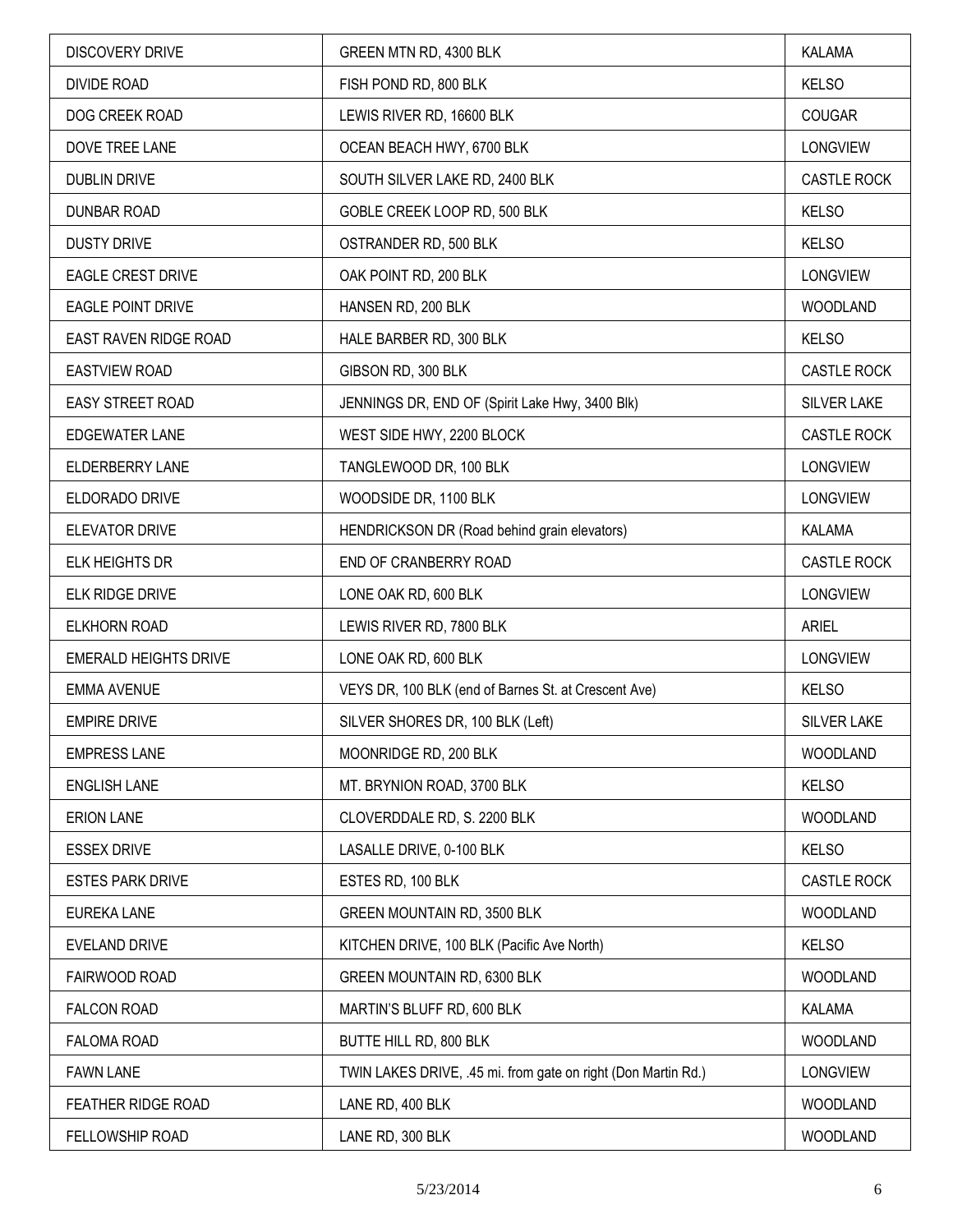| FERN MEADOW DRIVE          | LEWIS RIVER RD, 7600 BLK                              | <b>ARIEL</b>    |
|----------------------------|-------------------------------------------------------|-----------------|
| FISHERMAN'S LOOP ROAD      | KALAMA RIVER RD WEST, 100 BLK                         | <b>KALAMA</b>   |
| FIVE HORIZONS DRIVE        | OFF THE END OF SCHMITZ ROAD (GREEN MT FOREST RESERVE) | KALAMA          |
| FIVE PEAKS DRIVE           | OFF THE END OF SCHMITZ ROAD (GREEN MT FOREST RESERVE) | KALAMA          |
| <b>FLAGSTONE DRIVE</b>     | SPIRIT LAKE HWY, 3800 BLK                             | SILVER LAKE     |
| <b>FLATHILLS ROAD</b>      | BEAVER POND RD, 300 BLK                               | <b>ARIEL</b>    |
| <b>FLATT ROAD</b>          | PLEASANT HILL ROAD, 4000 BLOCK                        | <b>KELSO</b>    |
| FLYAWAY ROAD               | MELTON RD, 600 BLK                                    | CASTLE ROCK     |
| FOREST PARK ROAD           | GUN CLUB RD, (End of Road)                            | <b>WOODLAND</b> |
| FOREST RIDGE ROAD          | ROCKWOOD RD, 100 BLK (Green Mountain Rd)              | KALAMA          |
| <b>FOREST VIEW</b>         | GREEN MOUNTAIN RD, 6700 BLK                           | <b>WOODLAND</b> |
| <b>FOX LANE</b>            | ROSE VALLEY RD, 3200 BLK                              | <b>KELSO</b>    |
| FRED'S CREEK ROAD          | LEWIS RIVER RD, 5000 BLK                              | <b>WOODLAND</b> |
| <b>FREDDIE LANE</b>        | COLUMBIA HEIGHTS RD, 3700 BLK                         | LONGVIEW        |
| FREEMAN DRIVE              | OFF THE END OF SCHMITZ RD (GREEN MT FOREST RESERVE)   | KALAMA          |
| FRIDAY ROAD                | LEWIS RIVER RD, 8400 BLK                              | <b>WOODLAND</b> |
| FRYE ROAD                  | SILVER LAKE RD SOUTH, 2600 BLK                        | CASTLE ROCK     |
| <b>FULBRIGHT PLACE</b>     | OLD PACIFIC HWY SOUTH, 3500 BLK                       | <b>KELSO</b>    |
| <b>GALLOW ROAD</b>         | SPIRIT LAKE HWY, 7600 BLK                             | <b>TOUTLE</b>   |
| <b>GARDEN VIEW LANE</b>    | SPIRIT LAKE HWY, 4000 BLK                             | <b>TOUTLE</b>   |
| <b>GARNEYS ROAD</b>        | MT. PLEASANT RD, 3400 BLK                             | <b>KELSO</b>    |
| <b>GENESIS LANE</b>        | TRINITY DR, 300 BLK                                   | CASTLE ROCK     |
| <b>GENTRY COURT</b>        | OFF BODINE ROAD EXTENSION                             | <b>KELSO</b>    |
| <b>GLENHAVEN DRIVE</b>     | ENGLERT ROAD, 600 BLOCK                               | <b>WOODLAND</b> |
| <b>GLORY ROAD</b>          | GREEN MOUNTAIN RD, 6100 BLK                           | <b>WOODLAND</b> |
| <b>GOLD LANE</b>           | GREEN MOUNTAIN RD, 2900 BLK                           | <b>KALAMA</b>   |
| <b>GOLDEN EAGLE ROAD</b>   | ROSS RD, 400 BLK                                      | <b>KELSO</b>    |
| <b>GOLDFINCH ROAD</b>      | <b>GREEN MOUNTAIN RD, 1900 BLK</b>                    | <b>KALAMA</b>   |
| GOOSE HOLLOW LANE          | RAGLAND RD, 500 BLK                                   | <b>LONGVIEW</b> |
| <b>GRACE AVENUE</b>        | HOLCOMB RD, 1700 BLK                                  | <b>KELSO</b>    |
| <b>GRAND RIDGE ROAD</b>    | <b>MISTY HILL DR</b>                                  | <b>TOUTLE</b>   |
| <b>GRANITE ROAD</b>        | SAPPHIRE RD, 300 BLK                                  | <b>WOODLAND</b> |
| <b>GREAT NORTHERN ROAD</b> | VIVIAN RD, 100 BLK                                    | <b>KALAMA</b>   |
| <b>GREEN MOUNTAIN LANE</b> | GREEN MOUNTAIN RD, 4800 BLK                           | KALAMA          |
| <b>GREENBRIER LANE</b>     | CLOVERDDALE RD, 1900 BLK                              | KALAMA          |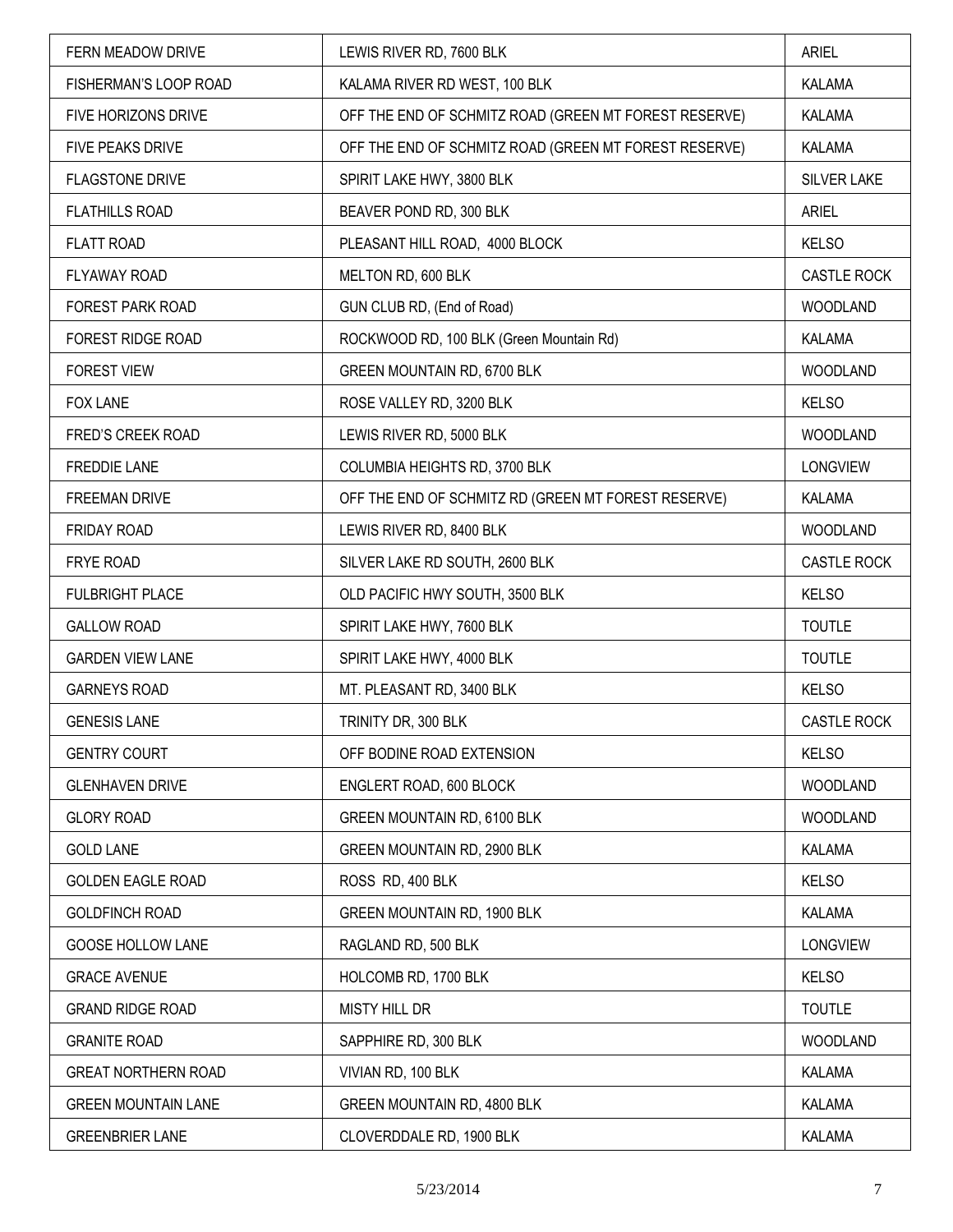| <b>GROUSE LANE</b>           | LEWIS RIVER RD., 17,000 BLK                           | COUGAR             |
|------------------------------|-------------------------------------------------------|--------------------|
| <b>GUIER ROAD</b>            | PACIFIC HWY NORTH, 2600 BLK                           | <b>KELSO</b>       |
| <b>GULF LANE</b>             | SPIRIT LAKE HWY, 4400 BLK                             | CASTLE ROCK        |
| <b>HAHN DRIVE</b>            | CLOVERDALE RD SOUTH, 1500 BLK                         | <b>KALAMA</b>      |
| HALE BARBER ROAD             | MT PLEASANT RD, 1300 BLK                              | <b>KELSO</b>       |
| <b>HALFMILE ROAD</b>         | RAGLAND RD, 400 BLK                                   | <b>LONGVIEW</b>    |
| <b>HALO RIM DRIVE</b>        | SHADOW MOUNTAIN RD, 600 BLK                           | <b>TOUTLE</b>      |
| <b>HAMPSHIRE DRIVE</b>       | BENTLEY DRIVE, 100 BLK                                | <b>KELSO</b>       |
| <b>HAPPY TRAILS ROAD</b>     | BARNES DR, 8400 BLK                                   | CASTLE ROCK        |
| <b>HARKER LANE</b>           | ARROWHEAD RD, 200 BLK (Lewis River Rd, 14800 blk)     | <b>ARIEL</b>       |
| HARLEQUIN COURT              | GREEN MOUNTAIN RD, 5800 BLK                           | <b>WOODLAND</b>    |
| HARTFORD ROAD                | MOUNTAINVIEW RD, 800 BLK                              | <b>KALAMA</b>      |
| HARVEST LANE ROAD            | YALE BRIDGE RD, 400 BLK                               | <b>ARIEL</b>       |
| <b>HAWK PRAIRIE DRIVE</b>    | EAGLE POINT DR, 200 BLK (Hansen Rd)                   | <b>WOODLAND</b>    |
| HAWK'S VIEW ROAD             | FINN HALL RD, 300 BLK                                 | <b>ARIEL</b>       |
| <b>HAWKSTONE ROAD</b>        | LITTLE KALAMA RIVER RD, 3200 BLK                      | <b>WOODLAND</b>    |
| HAZEL DELL VIEW DRIVE        | HAZEL DELL RD, 1400 BLK                               | <b>CASTLE ROCK</b> |
| HEATHERWOOD DRIVE            | LEWIS RIVER RD, 3500 BLK (250' west of m.p. 48)       | <b>WOODLAND</b>    |
| HIDDEN SPRINGS ROAD          | SAUER RD, 500 BLK                                     | <b>KALAMA</b>      |
| HIDDENRIDGE ROAD             | ROSS RD, 400 BLK                                      | <b>KELSO</b>       |
| HIDEAWAY LANE                | RIVER RIDGE LANE (Old Pacific Hwy, 7200 blk)          | KALAMA             |
| <b>HIGHMOOR ROAD</b>         | <b>MISTY HILL DR</b>                                  | <b>TOUTLE</b>      |
| <b>HILLSDALE DRIVE</b>       | GREEN MOUNTAIN RD, 7000 BLK                           | <b>WOODLAND</b>    |
| <b>HILLSIDE LANE</b>         | OCEAN BEACH HWY, 7400 BLK                             | LONGVIEW           |
| HI-LOCH LANE                 | CARROLLS RD, 700 BLK                                  | <b>KELSO</b>       |
| HOLY WATER DRIVE             | KALAMA RIVER ROAD, 7000 BLOCK                         | KALAMA             |
| HOMESTEAD LANE               | CREEKWOODS DR, 100 BLK                                | <b>CASTLE ROCK</b> |
| <b>HOPE LANE</b>             | MT. PLEASANT RD, 600 BLK                              | <b>KELSO</b>       |
| HORIZON HEIGHTS ROAD         | CARROLL RD, (Not built yet)                           | <b>KELSO</b>       |
| HORSE SHOE BEND ESTATES ROAD | PLEASANT HILL RD, 5200 BLK                            | <b>KELSO</b>       |
| HORSLEY PLACE DRIVE          | MELTON RD, 800 BLK                                    | CASTLE ROCK        |
| HOUGHTON CREEK ROAD          | LEWIS RIVER RD, 3000 BLK                              | <b>WOODLAND</b>    |
| HUHTA ESTATES ROAD           | WOHL RD, 200 BLK                                      | <b>LONGVIEW</b>    |
| HUMMINGBIRD COURT            | WALKER RD, 100 BLK (.3 mi. from Carroll Rd, on right) | <b>KELSO</b>       |
| HURN ROAD & COURT            | BUTTE HILL RD, 500 BLK                                | <b>WOODLAND</b>    |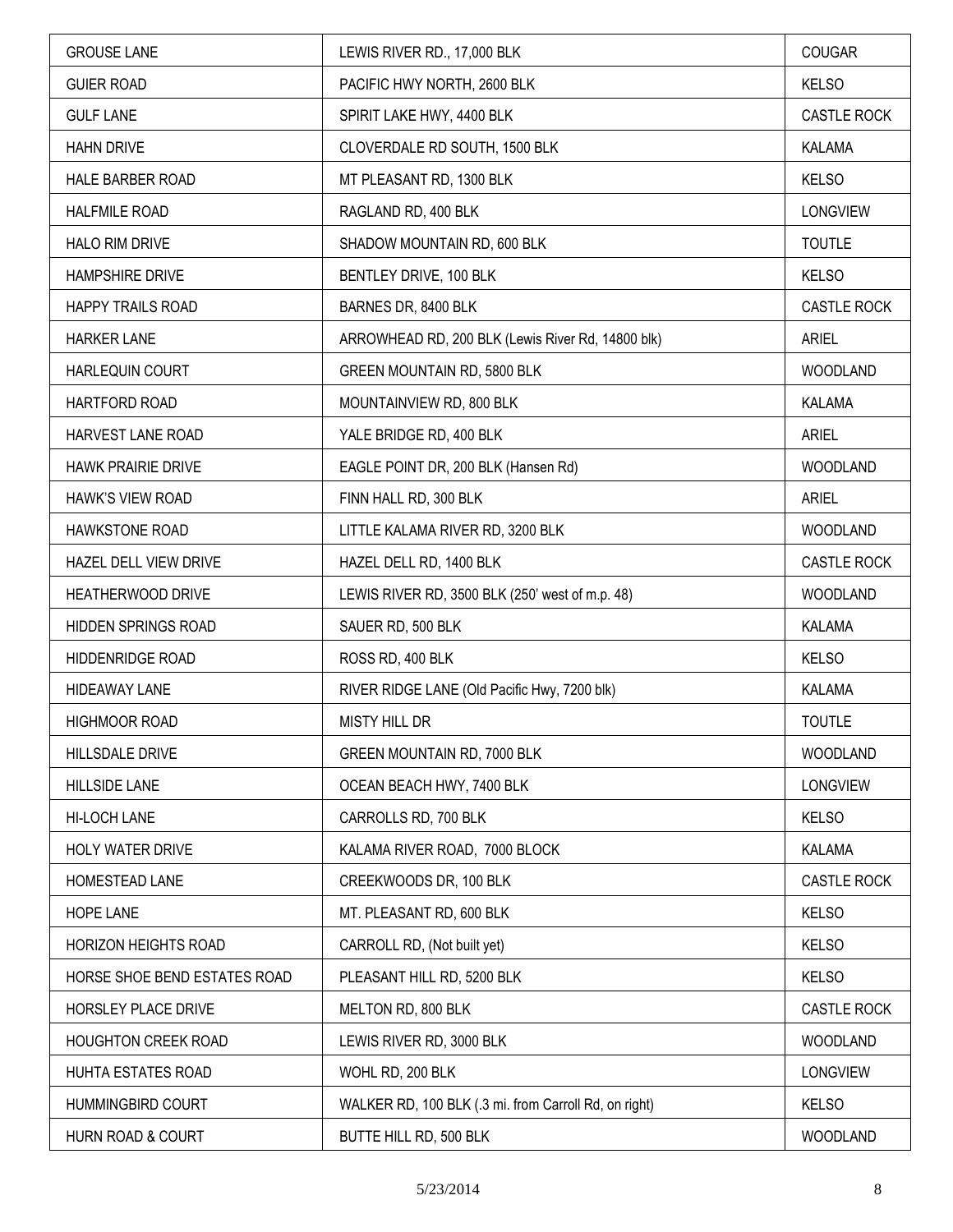| <b>IDA LANE</b>             | P.H. 10, 1100 BLK                                                | <b>CASTLE ROCK</b> |
|-----------------------------|------------------------------------------------------------------|--------------------|
| <b>IDAHO VIEW ROAD</b>      | WYOMING DRIVE, 100 BLK                                           | <b>WOODLAND</b>    |
| <b>IMPERIAL DRIVE</b>       | COLUMBIA HTS RD, 5000 BLK                                        | LONGVIEW           |
| <b>INSEL ROAD EXTENSION</b> | End of INSEL RD                                                  | WOODLAND           |
| <b>INVERNESS ROAD</b>       | LITTLE KALAMA RIVER RD, 2200 BLK                                 | <b>WOODLAND</b>    |
| <b>ISAACSON DRIVE</b>       | OLD PACIFIC HWY SOUTH, 3200 BLK                                  | <b>KELSO</b>       |
| <b>JACKPINE ROAD</b>        | BEAVER POND RD, 200 BLK                                          | <b>ARIEL</b>       |
| <b>JACKRABBIT ROAD</b>      | SKINNER RD, 100 BLK                                              | WOODLAND           |
| JADE ROAD                   | LANE RD, 400 BLK                                                 | <b>WOODLAND</b>    |
| <b>JASMINE LANE</b>         | PRIMROSE RD, 100 BLK                                             | <b>KELSO</b>       |
| <b>JENNINGS DRIVE</b>       | SPIRIT LAKE HWY, 3500 BLK                                        | <b>TOUTLE</b>      |
| <b>JENNY LANE</b>           | COLUMBIA HEIGHTS RD, 3400 BLK                                    | <b>LONGVIEW</b>    |
| <b>JENSEN ROAD</b>          | ZILLIG ROAD, 100 BLK                                             | <b>KELSO</b>       |
| <b>JIM'S VIEW ROAD</b>      | SPIRIT LAKE HIGHWAY, 2400 BLK                                    | CASTLE ROCK        |
| <b>JORDON WAY</b>           | LOCKSLEY LN, 100 BLK (Toutle Ridge Rd, 300 blk)                  | <b>TOUTLE</b>      |
| <b>JOSEPH ROAD</b>          | MT. PLEASANT RD, 2400 BLK                                        | <b>KELSO</b>       |
| <b>JOSHUA DRIVE</b>         | NEVADA DR, 800 BLK                                               | <b>LONGVIEW</b>    |
| <b>JOY STREET</b>           | HOPE LANE, 100 BLK (Mt. Pleasant Rd, 600 blk)                    | <b>KELSO</b>       |
| <b>JUANITA WAY</b>          | SOUTH SILVER LAKE RD, 100 BLK                                    | <b>CASTLE ROCK</b> |
| JUNTUNEN LANE               | SCENIC VIEW DR, 140 BLK                                          | <b>LONGVIEW</b>    |
| <b>JUSTIN PLACE</b>         | NEVADA DR, 400 BLK                                               | <b>LONGVIEW</b>    |
| <b>KALINA COURT</b>         | SOUTH CLOVERDALE, 1800 BLK                                       | <b>KALAMA</b>      |
| KARI JO LANE                | FISH POND RD, 100 BLK                                            | <b>KELSO</b>       |
| <b>KATHY ROAD</b>           | OAK POINT RD, 900 BLK                                            | <b>LONGVIEW</b>    |
| <b>KEISALA ROAD</b>         | LAHTI RD, 100 BLK (Butte Hill Rd, 600 blk)                       | <b>WOODLAND</b>    |
| KELLEY CREST DRIVE          | NIEMI RD, 500 BLK                                                | <b>WOODLAND</b>    |
| KENNINGTON HEIGHTS ROAD     | OLD PACIFIC HWY S, 3400 BLOCK                                    | <b>KELSO</b>       |
| <b>KENT DRIVE</b>           | LUEBKE RD, 900 BLK                                               | <b>TOUTLE</b>      |
| <b>KESTER DRIVE</b>         | GREEN MOUNTAIN RD, 5300 BLK                                      | <b>WOODLAND</b>    |
| <b>KESTREL LANE</b>         | FALCON ROAD, END OF                                              | <b>KALAMA</b>      |
| <b>KEY ROAD</b>             | CHAPMAN RD, 100 BLK                                              | <b>CASTLE ROCK</b> |
| KILKELLY ROAD EXT           | KILKELLY RD - COUNTY ROAD, END OF (Pacific Hwy South of Todd rd) | <b>KALAMA</b>      |
| KILLDEER ROAD               | KROLL RD, 700 BLK                                                | CASTLE ROCK        |
| <b>KINGSWAY DRIVE</b>       | PH 10, 600 blk                                                   | CASTLE ROCK        |
| KIOWA DRIVE                 | COMANCHE DR, 300 BLK                                             | CASTLE ROCK        |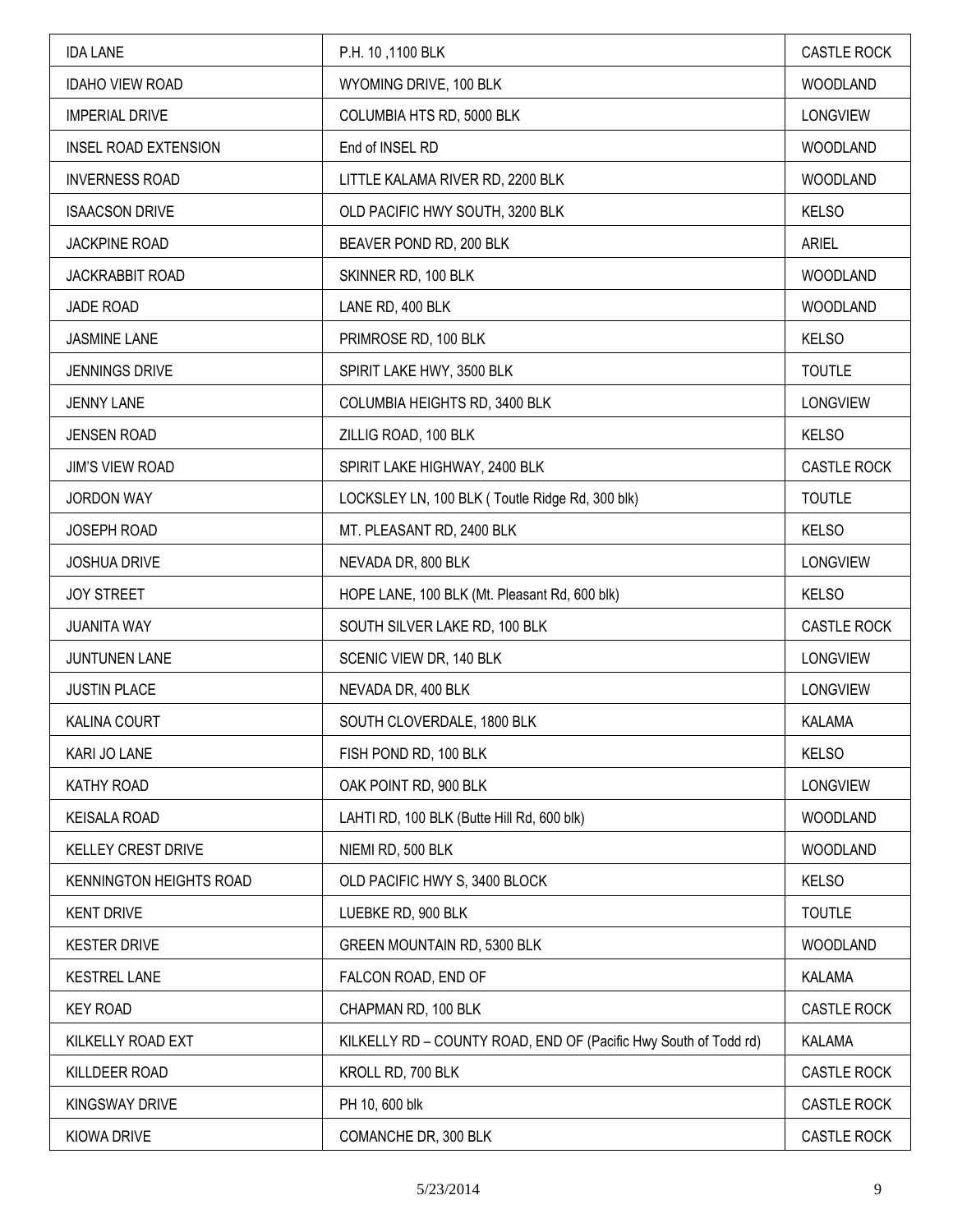| <b>KITCHEN DRIVE</b>      | PACIFIC AVE NORTH, first right north of i-5 overpass | <b>KELSO</b>       |
|---------------------------|------------------------------------------------------|--------------------|
| <b>KOKANEE DRIVE</b>      | MT. PLEASANT, 2800 BLK                               | <b>KELSO</b>       |
| KONA DRIVE                | KOOL ROAD, 1000 BLOCK                                | <b>KELSO</b>       |
| <b>KRESS DRIVE</b>        | MEEKER DR, 5200 BLK                                  | <b>KALAMA</b>      |
| <b>KRESTVIEW LANE</b>     | LAHTI RD, 100 BLK                                    | WOODLAND           |
| <b>LADY BLUE LANE</b>     | MODROW RD, 1300 BLK                                  | KALAMA             |
| <b>LARIAT ROAD</b>        | SADDLE RD, 200 BLK                                   | AMBOY              |
| <b>LARK DRIVE</b>         | AARON DR, 100 BLK                                    | <b>KELSO</b>       |
| <b>LARKSPUR DRIVE</b>     | SKYLINE RIDGE FOREST RESERVE                         | CASTLE ROCK        |
| <b>LASALLE DRIVE</b>      | BENTLEY DRIVE, 100 BLK                               | <b>KELSO</b>       |
| <b>LAZY ROAD</b>          | OCEAN BEACH HWY, 6800 BLK                            | <b>LONGVIEW</b>    |
| <b>LECKLER CREEK ROAD</b> | HAZEL DELL RD, 100 BLK                               | <b>CASTLE ROCK</b> |
| <b>LEGACY DRIVE</b>       | LANE RD, 300 BLK                                     | WOODLAND           |
| <b>LEGEND LANE</b>        | TURTLE DOVE LANE, 100 BLK                            | <b>COUGAR</b>      |
| <b>LELAND ROAD</b>        | OAK POINT RD, 200 BLK                                | LONGVIEW           |
| <b>LENORA LANE</b>        | OSTRANDER RD, 1000 BLK                               | <b>KELSO</b>       |
| <b>LIBBY LANE</b>         | ROSE VALLEY RD, 4200 BLK                             | <b>KELSO</b>       |
| <b>LIMERICK LANE</b>      | GREENWOOD RD, 200 BLK                                | KALAMA             |
| <b>LINE DRIVE</b>         | BALL PARK DRIVE, 100 BLK                             | <b>KELSO</b>       |
| <b>LOCKSLEY LANE</b>      | TOUTLE RIDGE RD, 300 BLK                             | <b>TOUTLE</b>      |
| LODGEPOLE ROAD            | J. E. JOHNSON RD, 400 BLK                            | WOODLAND           |
| LOMOR SPUR DRIVE          | LOMOR DR, END OF (Westover Drive)                    | LONGVIEW           |
| <b>LONGHORN ROAD</b>      | SADDLE ROAD, 300 BLK                                 | AMBOY              |
| LOOKOUT ROAD              | HEADQUARTERS RD, 1.5 MILES EAST                      | <b>KELSO</b>       |
| LOX ROAD                  | COAL CREEK RD, 2200 BLK                              | <b>LONGVIEW</b>    |
| <b>LUXURY LANE</b>        | OLSEN RD, 200 BLK                                    | <b>KELSO</b>       |
| <b>LYDIA LANE</b>         | SOLOMON RD, END OF - NOT BUILT YET                   | <b>KELSO</b>       |
| <b>MAGPIE DRIVE</b>       | WEST SIDE HWY, 6600 BLK                              | CASTLE ROCK        |
| MAKELA COURT              | MAHAFFEY RD NORTH, 100 BLK                           | <b>KELSO</b>       |
| <b>MANOR ROAD</b>         | LEWIS RIVER RD, 2600 BLK                             | WOODLAND           |
| MAPLE RIDGE ROAD          | OLD LEWIS RIVER RD, 4100 BLK                         | WOODLAND           |
| MARANATHA ROAD            | ROSE VALLEY RD, 5800 BLK                             | <b>KELSO</b>       |
| MARTINELL WAY             | COLUMBIA HEIGHTS RD, 4000 BLK                        | <b>LONGVIEW</b>    |
| <b>MASADA DRIVE</b>       | ROSE VALLEY RD, 5800 BLK                             | <b>KELSO</b>       |
| <b>MATTILA RD</b>         | COAL CREEK RD, 900 BLK                               | <b>LONGVIEW</b>    |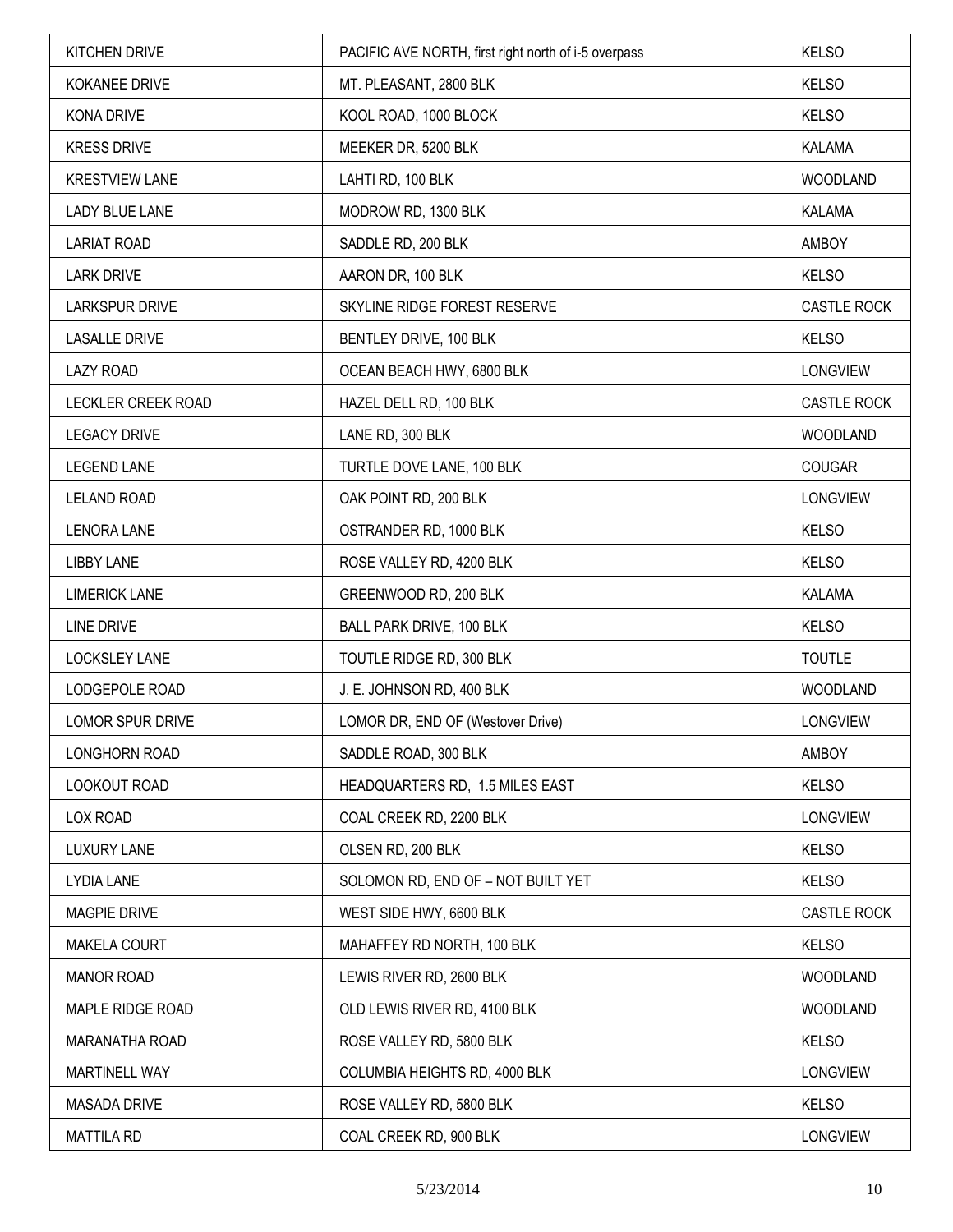| MAYWOOD ROAD                  | CRANBERRY RD, 200 BLK                                 | <b>CASTLE ROCK</b> |
|-------------------------------|-------------------------------------------------------|--------------------|
| <b>MCADAMS ROAD EAST</b>      | MCADAMS RD, 400 BLK                                   | <b>LONGVIEW</b>    |
| MCDONALD ROAD                 | ROSE VALLEY RD, 2200 BLK                              | <b>KELSO</b>       |
| MCGUIRE PLACE                 | PENNSYLVANIA ST, 4500 BLK                             | <b>LONGVIEW</b>    |
| MCKALL COURT                  | OFF THE END OF BODINE ROAD EXTENSION                  | <b>KELSO</b>       |
| <b>MELBA LANE</b>             | NIEMI RD, 500 BLK                                     | <b>WOODLAND</b>    |
| <b>MENLO DRIVE</b>            | SLIDE CREEK RD, 1500 BLK                              | <b>LONGVIEW</b>    |
| MERGANSER ROAD                | HOOPER RD, 400 BLK                                    | <b>LONGVIEW</b>    |
| <b>MERIDIAN DRIVE</b>         | WALKER RD, 300 BLK (1.1 mi. from Carroll Rd, on left) | <b>KELSO</b>       |
| MERRY ETTA DRIVE              | LAVERNE DR, 100 BLK                                   | KALAMA             |
| MERWIN HATCHERY COURT         | MERWIN HATCHERY DR, 100 BLK                           | <b>ARIEL</b>       |
| MERWIN HATCHERY DRIVE         | MERVIN VILLAGE DR, 100 BLK                            | <b>ARIEL</b>       |
| <b>MERWIN HEIGHTS LANE</b>    | LEWIS RIVER RD, 5600 BLK                              | <b>ARIEL</b>       |
| MERWIN VILLAGE COURT          | MERVIN VILLAGE DR, 100 BLK                            | <b>ARIEL</b>       |
| MERWIN VILLAGE DRIVE          | MERWIN VILLAGE RD, 200 BLK (end of road)              | <b>ARIEL</b>       |
| MILKY WAY DRIVE               | MOONRIDGE, 100 BLK                                    | <b>WOODLAND</b>    |
| MILL FALLS LANE               | OLD MILL CREEK RD, 100 BLK (Robertson Road)           | <b>LONGVIEW</b>    |
| MILLO LANE                    | BOND RD, 300 BLK (.35 mi. south of Kalmbach Rd)       | <b>CASTLE ROCK</b> |
| <b>MISTY HILL DRIVE</b>       | HANSEN RD, 400 BLK & SIGHTLY RD, 1000 BLK             | <b>TOUTLE</b>      |
| MISTY MOUNTAIN ROAD           | PACIFIC AVE NORTH, 2600 BLK                           | <b>KELSO</b>       |
| <b>MOHAWK LANE</b>            | SR 503 (Yale Bridge Rd.), 800 BLK                     | AMBOY              |
| <b>MOONRIDGE ROAD</b>         | GREEN MOUNTAIN RD, 6400 BLK                           | WOODLAND           |
| <b>MORGAN ROAD</b>            | LULL RD, 200 BLK                                      | <b>TOUTLE</b>      |
| MORNING STAR DRIVE            | SPIRIT LAKE HWY, 3800 BLK                             | <b>SILVER LAKE</b> |
| <b>MORRISON HEIGHTS DRIVE</b> | GREEN MOUNTAIN RD, 5300 BLK                           | KALAMA             |
| MOSSWOOD LANE                 | TANGLEWOOD DR, END OF (to right)                      | <b>LONGVIEW</b>    |
| MYSTERY DRIVE                 | HAM RD, 200 BLK                                       | AMBOY              |
| NESBIT LOOP ROAD              | ROSE VALLEY RD, 5100 BLK                              | <b>KELSO</b>       |
| <b>NESS ROAD</b>              | SI TOWN RD, 800 BLK                                   | <b>CASTLE ROCK</b> |
| <b>NEWELL ROAD</b>            | EATON COURT, 700 BLK                                  | <b>CASTLE ROCK</b> |
| NEWT ESTATES ROAD             | STELLA RD, 1300 BLK                                   | <b>LONGVIEW</b>    |
| NEWT ESTATES ROAD WEST        | NEWT ESTATES RD, 200 BLK                              | <b>LONGVIEW</b>    |
| NIBLETT PLACE                 | NIBLET WY, 100 BLK - EAST SIDE OF LOOP                | <b>LONGVIEW</b>    |
| NIECHELLE LANE                | LEXINGTON AVE, 100 BLK                                | <b>KELSO</b>       |
| NIMMO ROAD                    | OLD PACIFIC HWY SOUTH, 7000 BLK                       | <b>KALAMA</b>      |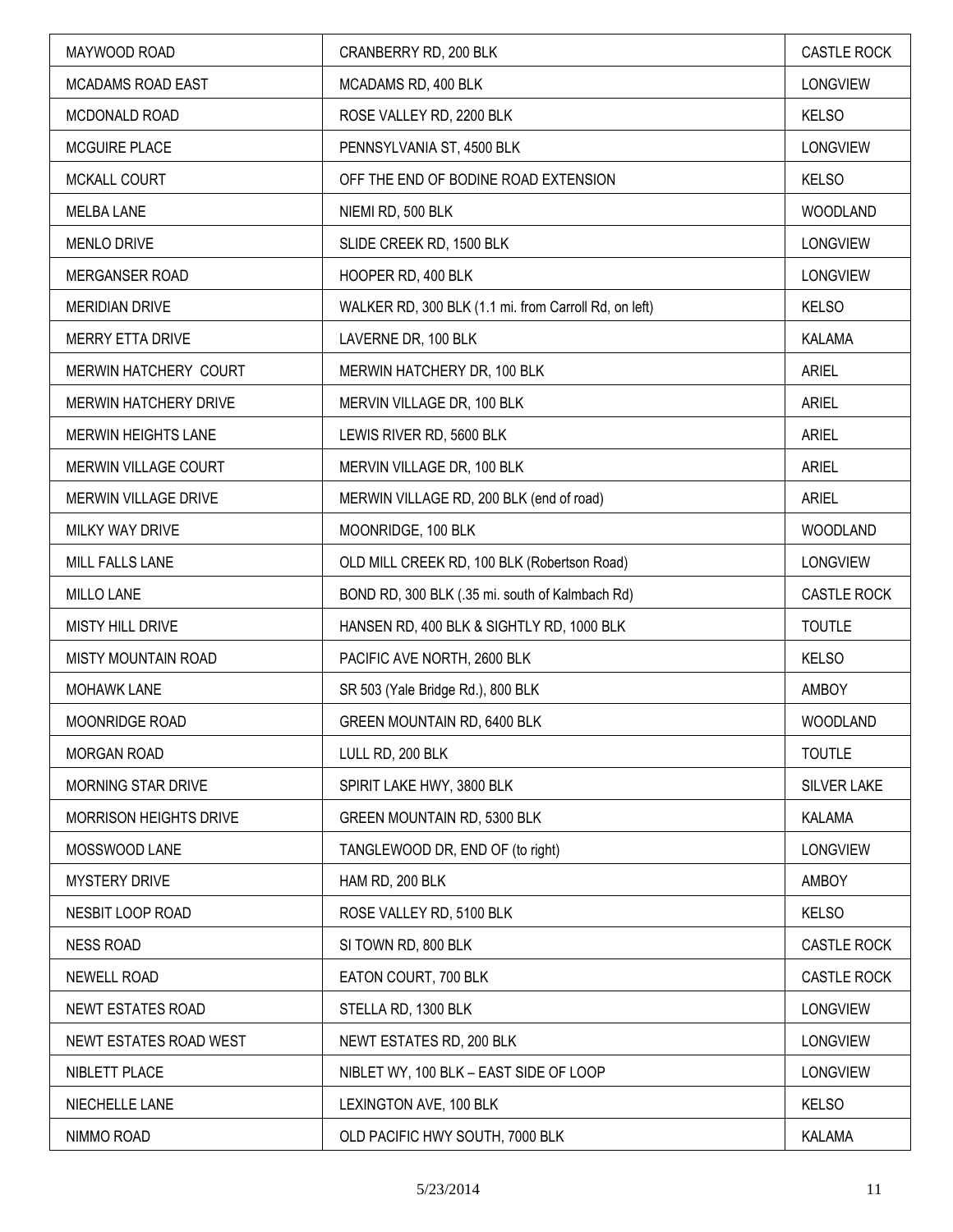| NISAKI ROAD           | SPIRIT LAKE HWY, 3200 BLK                                            | <b>TOUTLE</b>   |
|-----------------------|----------------------------------------------------------------------|-----------------|
| NOBLE RIDGE DRIVE     | FISHPOND RD, 600 BLK                                                 | <b>KELSO</b>    |
| NORDIC DRIVE          | WOHL RD, 200 BLK                                                     | <b>LONGVIEW</b> |
| NORDSTROM LANE        | MT BRYNION RD, 3000 BLK                                              | <b>KELSO</b>    |
| NORTH SHORE ROAD      | KALAMA RIVER ROAD, 4400 BLOCK                                        | <b>KALAMA</b>   |
| NORTHRIDGE DRIVE      | TWIN LAKES DR, .15 MI FROM GATE ON LEFT (Don Martin Rd)              | <b>LONGVIEW</b> |
| NUBOTE ROAD           | PRIMROSE ROAD                                                        | <b>KELSO</b>    |
| OAK POINT LANE        | OAK POINT RD, 1100 BLK                                               | <b>LONGVIEW</b> |
| <b>OBSIDIAN DRIVE</b> | SHETLER RD, 100 BLK                                                  | <b>ARIEL</b>    |
| <b>OCEA LANE</b>      | HAZEL DELL RD, 1500 BLK                                              | CASTLE ROCK     |
| ORCA ROAD             | LITTLE KALAMA RIVER RD, 3200 BLK                                     | WOODLAND        |
| ORION ROAD            | HUNTER RD, 200 BLK                                                   | <b>LONGVIEW</b> |
| OTTER ROAD            | ARROWHEAD RD, 200 BLK                                                | <b>ARIEL</b>    |
| OWL CREEK COURT       | OWL CREEK RD, 200 BLK (Rose Valley Rd 1000 Blk)                      | <b>KELSO</b>    |
| OWL CREEK ROAD        | ROSE VALLEY RD, 1000 BLK                                             | <b>KELSO</b>    |
| OXBOW ROAD            | LITTLE KALAMA RIVER RD, 2200 BLK                                     | WOODLAND        |
| PALISADES ROAD        | ITALIAN CREEK RD, 400 BLK                                            | <b>KALAMA</b>   |
| PANDORA POINTE ROAD   | WISHMAN RD, 400 BLK                                                  | WOODLAND        |
| PANKRATZ ROAD         | SOLOMON RD, END OF - NOT BUILT YET                                   | <b>KELSO</b>    |
| PANORAMA ROAD         | LITTLE KALAMA RIVER RD, 900 BLK                                      | <b>WOODLAND</b> |
| PATRIOT ROAD          | OLD LEWIS RIVER RD., 4800 BLK                                        | WOODLAND        |
| PEACEFUL DRIVE        | KOOL RD, 1500 BLK                                                    | <b>KELSO</b>    |
| PEACEFUL VALLEY ROAD  | SPIRIT LAKE HWY, 7000 BLK                                            | <b>TOUTLE</b>   |
| PEARL VALLEY DRIVE    | GREEN MOUNTAIN ROAD, 3200 BLK                                        | KALAMA          |
| PEBBLE LANE           | CONFER RD, 600 BLK                                                   | KALAMA          |
| PENNSYLVANIA PLACE    | PENNSYLVANIA ST, 4400 BLK                                            | <b>LONGVIEW</b> |
| PEPPERMILL ROAD       | MT. PLEASANT RD, 3600 BLK                                            | <b>KELSO</b>    |
| PIEDMONT PLACE        | WALKER RD, 700 BLK (2.0 mi. from Carroll Rd, on right)-NOT BUILT YET | <b>KELSO</b>    |
| PILGRIM ROAD          | HAZEL DELL RD, 2000 BLK                                              | CASTLE ROCK     |
| PINE CREEK LANE       | NOBLE RIDGE DR, 100 BLK                                              | <b>KELSO</b>    |
| PINERIDGE DRIVE       | WIERI RD, 100 BLK                                                    | WOODLAND        |
| PLANTATION ROAD       | STEWART CREEK RD, 300 BLK (End of Road on left)                      | <b>LONGVIEW</b> |
| POGUE LANE            | VAN NESS RD, 100 BLK                                                 | CASTLE ROCK     |
| POINT ROAD            | CANYON RD, 100 BLK, (Solo View Dr - Mt. Solo Rd, 4700 blk)           | <b>LONGVIEW</b> |
| POMPANO ROAD          | RUNYAN RD, 100 BLK                                                   | WOODLAND        |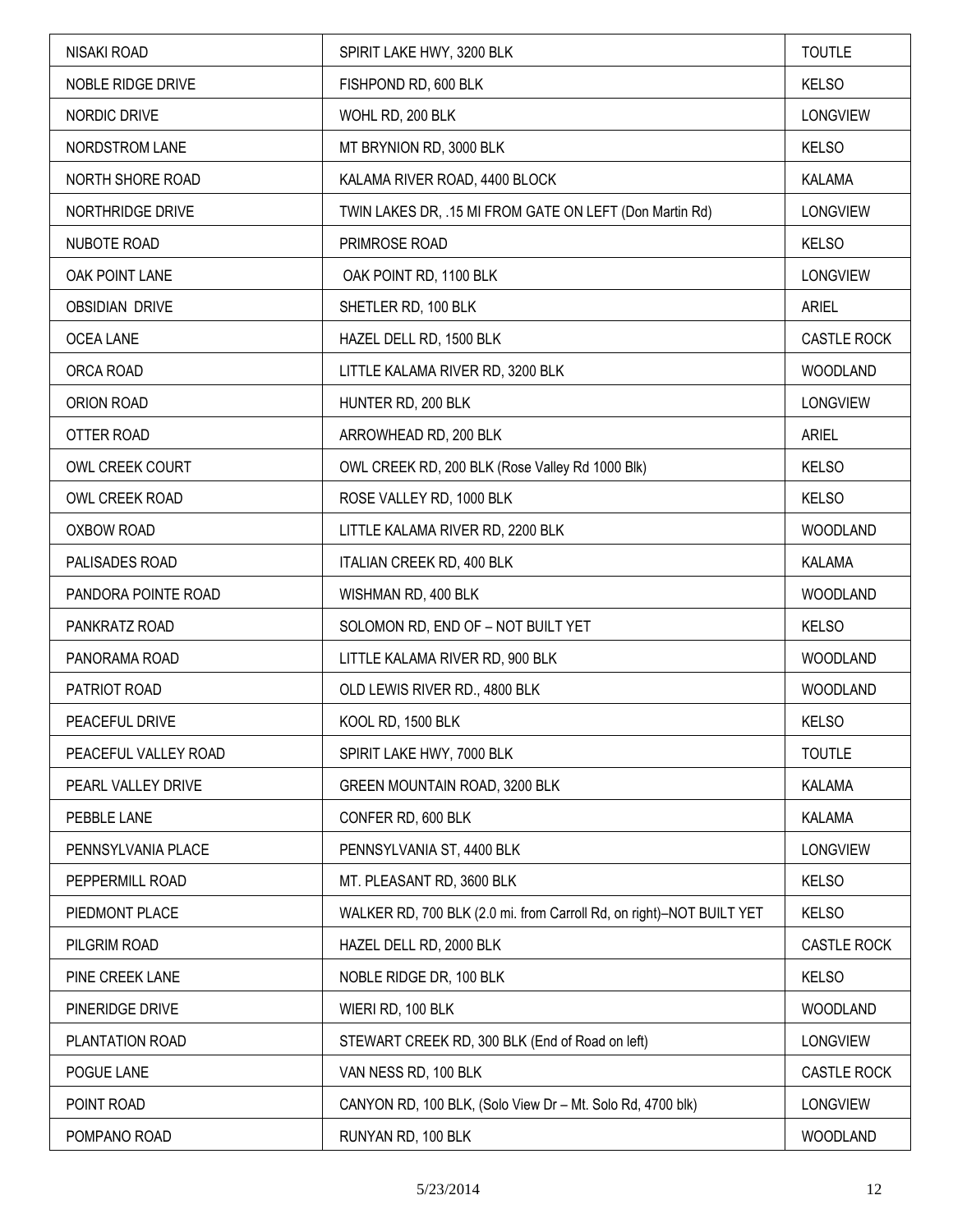| POPPY ROAD                  | N. DUBOIS RD, 400 BLK                                                | <b>ARIEL</b>       |
|-----------------------------|----------------------------------------------------------------------|--------------------|
| PORCUPINE LANE              | S. SILVER LAKE RD, 2600 BLK                                          | <b>CASTLE ROCK</b> |
| PORTER ROAD                 | FALLERT RD, 400 BLK                                                  | <b>KALAMA</b>      |
| POWDER HILL DRIVE           | CHINA GARDEN RD, 2200 BLK                                            | KALAMA             |
| PRAIRIE LANE                | HARRIS STREET RD, 2900 BLK                                           | <b>KELSO</b>       |
| PROSPECT ROAD               | NIEMI RD, 400 BLK                                                    | <b>WOODLAND</b>    |
| PROVINCE ROAD               | COAL CREEK RD, 2300 BLK                                              | LONGVIEW           |
| PUMA ROAD                   | NIEMI RD, 200 BLK                                                    | <b>LONGVIEW</b>    |
| <b>QUARTZ DRIVE</b>         | MASADA DR, (Rose Valley Rd, 5800 Blk)                                | <b>KELSO</b>       |
| QUIETWOOD DRIVE             | CHINA GARDEN RD, 2200 BLK                                            | <b>KALAMA</b>      |
| RAE ROAD                    | OLD PACIFIC HWY S, 3400 BLK                                          | <b>KELSO</b>       |
| RANCH ROAD                  | MAPLE HILL RD NORTH, 600 BLK                                         | <b>KELSO</b>       |
| <b>RAPIDS DRIVE</b>         | NORTHSHORE ROAD                                                      | <b>KALAMA</b>      |
| RAVEN RIDGE ROAD            | HALE BARBER RD, 100 BLK (Mt. Pleasant Rd, 1300 blk)                  | <b>KELSO</b>       |
| RAVENA LANE                 | WALKER RD, 100 BLK (at Carroll Rd)                                   | <b>KELSO</b>       |
| RAVENWOOD ROAD              | N. BODINE RD, 700 BLK                                                | <b>KELSO</b>       |
| RED ROCK DRIVE              | END OF CRANBERRY ROAD                                                | CASTLE ROCK        |
| REDBUD ROAD                 | STELLA RD, 1100 BLK                                                  | LONGVIEW           |
| REDWING ROAD                | LEWIS RIVER RD, 3500 BLK                                             | <b>WOODLAND</b>    |
| <b>REGENCY ROAD</b>         | FLYAWAY RD, 100 BLK                                                  | <b>CASTLE ROCK</b> |
| <b>REGSMITH DRIVE</b>       | MT. SOLO RD, 5700 BLK - NOT BUILT YET                                | <b>LONGVIEW</b>    |
| <b>REID LANE</b>            | BUNKER HILL RD, 200 BLK                                              | <b>LONGVIEW</b>    |
| <b>REMINGTON DRIVE</b>      | WAGNER RD, 100 BLK (.75 mi from Zillig Rd)                           | <b>KELSO</b>       |
| <b>RESORT DRIVE</b>         | SHIRLEY GORDON RD, 100 BLK                                           | <b>KALAMA</b>      |
| RIDGECREST COURT            | RIDGECREST DR, 100 BLK, ON LEFT PAST RIDGECREST LN (Solo             | LONGVIEW           |
|                             | View Dr, 100 blk - Mt. Solo Rd, 4700 blk)                            |                    |
| RIDGECREST DRIVE            | SOLO VIEW DR, 100 BLK (Mt. Solo Rd, 4700 blk)                        | <b>LONGVIEW</b>    |
| RIDGECREST LANE             | RIDGECREST DR, 100 BLK (Solo View Dr, 100 blk-Mt. Solo Rd, 4700 blk) | <b>LONGVIEW</b>    |
| RIDGEMONT DRIVE             | WISHMAN RD, 300 BLK (Green Mountain Rd, 5600 blk)                    | <b>WOODLAND</b>    |
| RIDGEWOOD DRIVE             | SKYLINE RIDGE FOREST RESERVE                                         |                    |
| <b>RIMROCK DRIVE</b>        | BARNES DR, 9000 BLK                                                  | <b>CASTLE ROCK</b> |
| <b>RIPPLING RIVER DRIVE</b> | FREDRICKSON ROAD, 100 BLOCK                                          | <b>WOODLAND</b>    |
| RIVENDELL LANE              | PLEASANT HILL RD, 4100 BLK                                           | <b>KELSO</b>       |
| RIVER GLEN TERRACE          | BATES ROAD 500 BLK                                                   | KALAMA             |
| <b>RIVER RIDGE DRIVE</b>    | LEWIS RIVER RD, 2500 BLK                                             | <b>WOODLAND</b>    |
| RIVER RIDGE LANE            | OLD PACIFIC HWY SOUTH, 7200 BLK                                      | KALAMA             |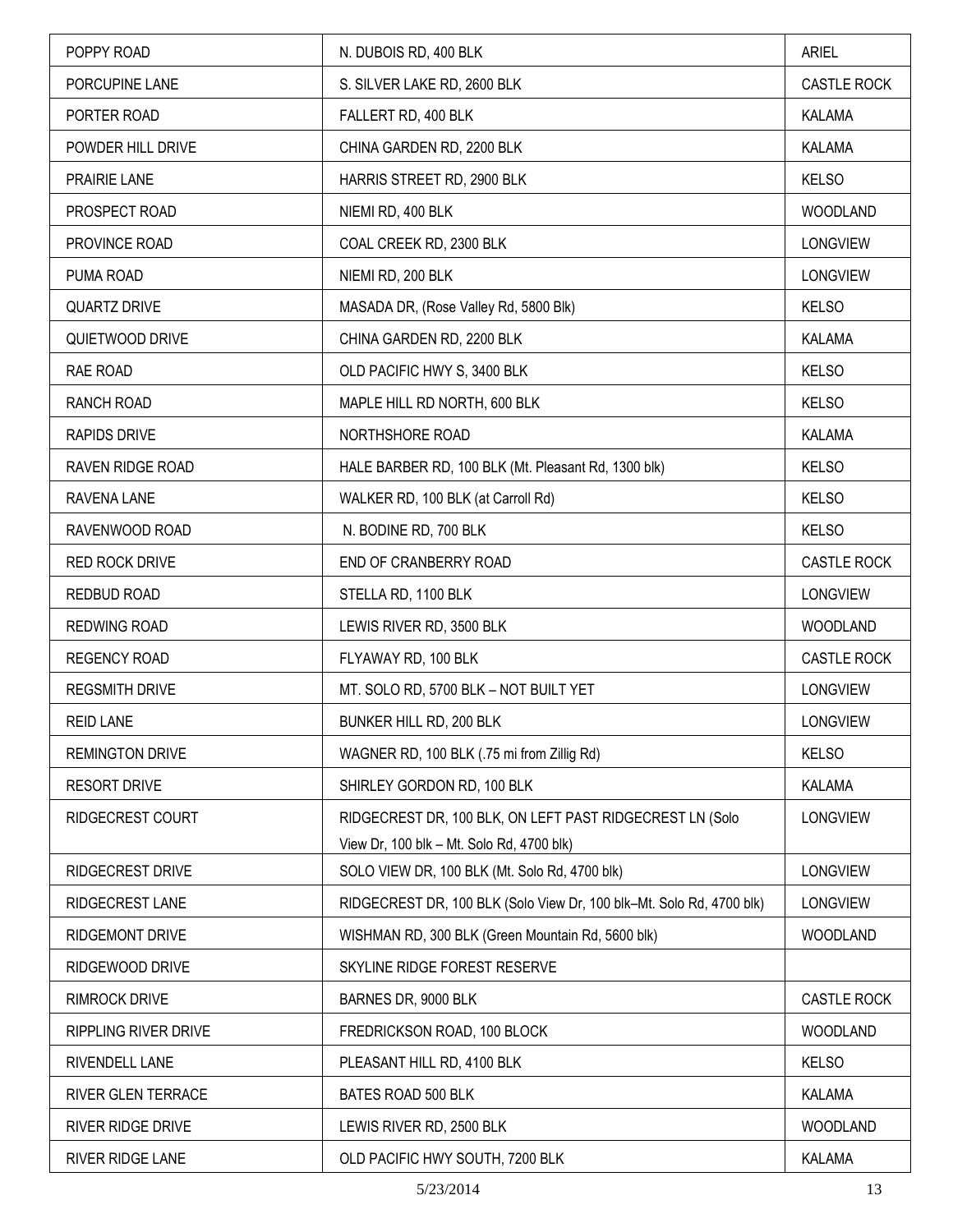| RIVERSCAPE ROAD         | GREEN MOUNTAIN RD, 4300 BLK                         | <b>KALAMA</b>      |
|-------------------------|-----------------------------------------------------|--------------------|
| <b>ROBIN COURT</b>      | COLUMBIA HEIGHTS RD, 3000 BLK                       | LONGVIEW           |
| ROCKFISH COURT          | KERR RD, 100 BLK                                    | <b>TOUTLE</b>      |
| ROCKFORD ROAD           | COUGAR LOOP RD, 100 BLK                             | <b>COUGAR</b>      |
| ROCKWOOD ROAD           | GREEN MOUNTAIN RD, 2700 BLK                         | KALAMA             |
| ROCKY TOP LANE          | SHIRLEY GORDON ROAD, 200 BLK                        | KALAMA             |
| <b>ROSE GARDEN LAND</b> | ROSE VALLEY ROAD, 1300 BLOCK                        | <b>KELSO</b>       |
| ROSE GARDEN LANE        | ROSE VALLEY ROAD, 1300 BLOCK                        | <b>KELSO</b>       |
| ROSWELL ROAD            | COAL CREEK RD, 500 BLK                              | LONGVIEW           |
| <b>ROSY DRIVE</b>       | TRINITY DRIVE, 100 BLK                              | CASTLE ROCK        |
| ROYAL COACHMAN LANE     | KALAMA RIVER RD, 7300 BLK                           | <b>KALAMA</b>      |
| RUNYAN ROAD             | GREEN MOUNTAIN RD, 5800 BLK                         | <b>WOODLAND</b>    |
| RUTHERFORD LANE         | ESTES RD, 100 BLK                                   | CASTLE ROCK        |
| SADDLE ROAD             | FRASIER RD, 100 BLK                                 | AMBOY              |
| SAGE STREET             | 50TH AVE NORTH, 100 BLK                             | <b>LONGVIEW</b>    |
| SAKARI LANE             | RIVENDELL LN, 200 BLK                               | <b>KELSO</b>       |
| SALMONBERRY LANE        | TANGLEWOOD DR, END OF (to left)                     | <b>LONGVIEW</b>    |
| SANCTUARY ROAD          | NESBIT LOOP RD, 5100 BLK                            | <b>KELSO</b>       |
| SAPPHIRE ROAD           | SOMMERSET RD, 100 BLK                               | <b>WOODLAND</b>    |
| SASSY'S CREEK ROAD      | YALE BRIDGE RD, 200 BLK                             | AMBOY              |
| SCANTIGREASE PLACE      | DELAMETER RD, 1200 BLK                              | <b>CASTLE ROCK</b> |
| SCHOOLHOUSE ROAD        | ROSE VALLEY RD, 5400 BLK                            | <b>KELSO</b>       |
| <b>SCOTT STREET</b>     | 40TH AVE, 2300 BLK (Ocean Beach Hwy)                | <b>LONGVIEW</b>    |
| <b>SELIX LANE</b>       | VIRGINIA WAY, 3300 BLK (Columbia Heights Road)      | <b>LONGVIEW</b>    |
| SEQUOIA ROAD            | PACIFIC TERRACE, 5100 BLK                           | LONGVIEW           |
| <b>SETTLER LANE</b>     | OFF THE END OF SCHMITZ RD (GREEN MT FOREST RESERVE) | <b>KALAMA</b>      |
| <b>SEVIE LANE</b>       | SCHUTT ROAD, 300 BLOCK                              | <b>CASTLE ROCK</b> |
| SHADOW MOUNTAIN ROAD    | DON MARTIN RD, 100 BLK                              | <b>TOUTLE</b>      |
| SHADY CREEK ROAD        | YALE BRIDGE ROAD, 1100 BLK                          | <b>ARIEL</b>       |
| SHADY LANE              | FISH POND ROAD, 700 BLK                             | <b>KELSO</b>       |
| SHADYGLEN HOLLOW        | HAZEL DELL RD, 2200 BLK                             | <b>CASTLE ROCK</b> |
| SHANGHAI ROAD           | ROSE VALLEY ROAD, 2200 BLK                          | <b>KELSO</b>       |
| SHIPVIEW ROAD           | AGATE MOUNTAIN RD, 100 BLK                          | <b>KALAMA</b>      |
| SHOSHONE DRIVE          | LITTLE KALAMA RIVER RD, 200 BLK                     | <b>WOODLAND</b>    |
| SHREAVEPORT WAY         | BAY POINT DR, 100 BLK (Cook Ferry Rd)               | <b>CASTLE ROCK</b> |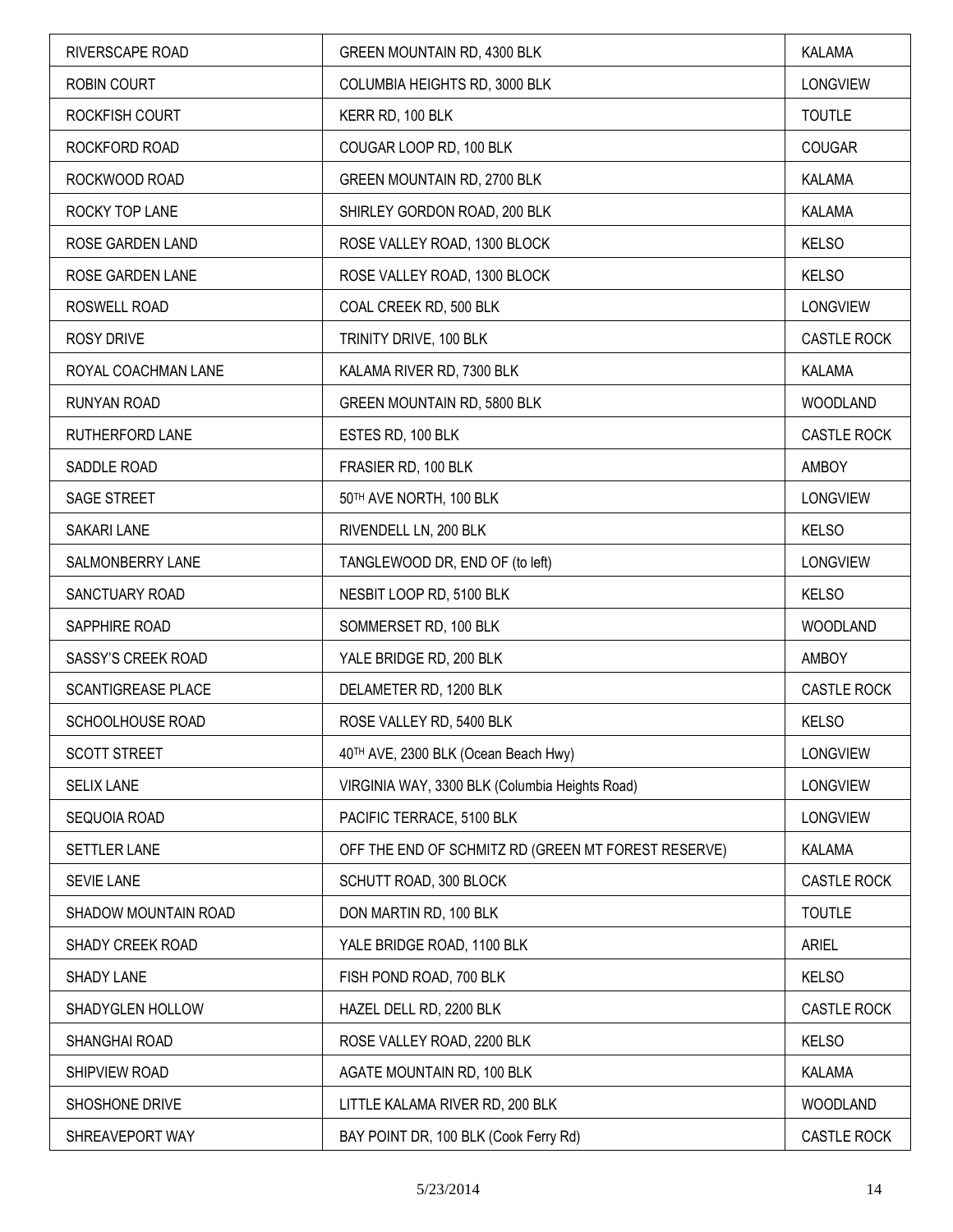| SHY BEAR ROAD            | <b>MISTY HILL DR</b>                                         | <b>TOUTLE</b>      |
|--------------------------|--------------------------------------------------------------|--------------------|
| SIDNEY LANE              | STELL RD, 1300 BLK                                           | <b>LONGVIEW</b>    |
| SILHOUETT LANE           | OFF THE END OF SCHMITZ ROAD (GREEN MT FOREST RESRVE)         | KALAMA             |
| SILVER RIDGE DRIVE       | END OF CRANBERRY ROAD                                        | <b>CASTLE ROCK</b> |
| SKINNER ROAD             | LITTLE KALAMA RIVER RD, 3200 BLK                             | <b>WOODLAND</b>    |
| <b>SKY COUNTRY ROAD</b>  | <b>MISTY HILL DR</b>                                         | <b>TOUTLE</b>      |
| <b>SKYVIEW ROAD</b>      | AVIATOR ROAD, 100 BLK                                        | <b>WOODLAND</b>    |
| SLEEPY HOLLOW            | EUFAULA HTS. RD, 1400 BLK                                    | <b>LONGVIEW</b>    |
| SNOW GOOSE ROAD          | OLD LEWIS RIVER ROAD, 4100 BLOCK                             | <b>WOODLAND</b>    |
| SNOWBIRD COURT           | TARA LN, 100 BLK                                             | <b>KALAMA</b>      |
| <b>SOARING HAWK LANE</b> | LUOMA RD SOUTH, 100 BLK                                      | <b>WOODLAND</b>    |
| SOCKEYE DRIVE            | LEWIS RIVER RD, 4900 BLK                                     | <b>ARIEL</b>       |
| SOHO DRIVE               | LEWIS RIVER RD, 4800 BLK                                     | <b>WOODLAND</b>    |
| <b>SOLO MEADOWS LANE</b> | SOLO VIEW RD, 100 BLK (Mt. Solo Rd, 4700 blk)                | <b>LONGVIEW</b>    |
| SOLO VIEW DRIVE          | MT. SOLO RD, 4700 BLK                                        | <b>LONGVIEW</b>    |
| SOLOMON ROAD             | WEST SIDE HWY, 1100 BLK                                      | <b>KELSO</b>       |
| SOMMERSET ROAD           | INSEL RD, 1200 BLK                                           | <b>WOODLAND</b>    |
| SONGBIRD LANE            | HARMONY DR, 500 BLK                                          | <b>LONGVIEW</b>    |
| SOUTH CREST LANE         | SOLO VIEW DRIVE, 100 BLK                                     | <b>LONGVIEW</b>    |
| SOUTHERN CROSS LANE      | BUTTE HILL RD, 600 BLK                                       | <b>WOODLAND</b>    |
| SPARROW LANE             | BELLWOOD DR, 200 BLK                                         | <b>CASTLE ROCK</b> |
| SPEER DRIVE              | WAGNER RD, 100 BLK (.3 mi from Zillig Rd)                    | <b>KELSO</b>       |
| SPORTSMEN CLUB ROAD      | KALAMA RIVER RD WEST, 200 BLK                                | KALAMA             |
| SPRINGHILL DRIVE         | OLSON RD, 400 BLK                                            | <b>LONGVIEW</b>    |
| <b>SQUIRE ROAD</b>       | DOVE TREE LN, 300 BLK (Ocean Beach Hwy, 6700 blk)            | <b>LONGVIEW</b>    |
| STANFORD DRIVE           | ENGLERT RD, 200 BLK                                          | <b>ARIEL</b>       |
| STAR ROAD                | CHINA GARDEN RD, 2000 BLK (Through to Quietwood Dr, 300 blk) | KALAMA             |
| STARFLOWER DRIVE         | SKYLINE RIDGE FOREST RESERVE                                 | CASTLE ROCK        |
| STARLIGHT DRIVE          | 1500 BLOCK OF KOOL RD                                        | <b>KELSO</b>       |
| STEELHEAD DRIVE SOUTH    | OLD LEWIS RIVER RD, 4300 BLK                                 | <b>WOODLAND</b>    |
| <b>STELLA LANE</b>       | STELLA RD, 400 BLK                                           | <b>LONGVIEW</b>    |
| STONE MILL ROAD          | GREAT NORTHERN RD, 100 BLK (Vivian Rd)                       | KALAMA             |
| STONEHENGE ESTATES ROAD  | 38TH AVENUE, 2000 BLK                                        | <b>LONGVIEW</b>    |
| STONEYRIDGE ROAD         | HAZEL DELL RD, 500 BLK                                       | <b>CASTLE ROCK</b> |
| STREAMSIDE LANE          | GREAT NORTHERN RD, 100 BLK                                   | KALAMA             |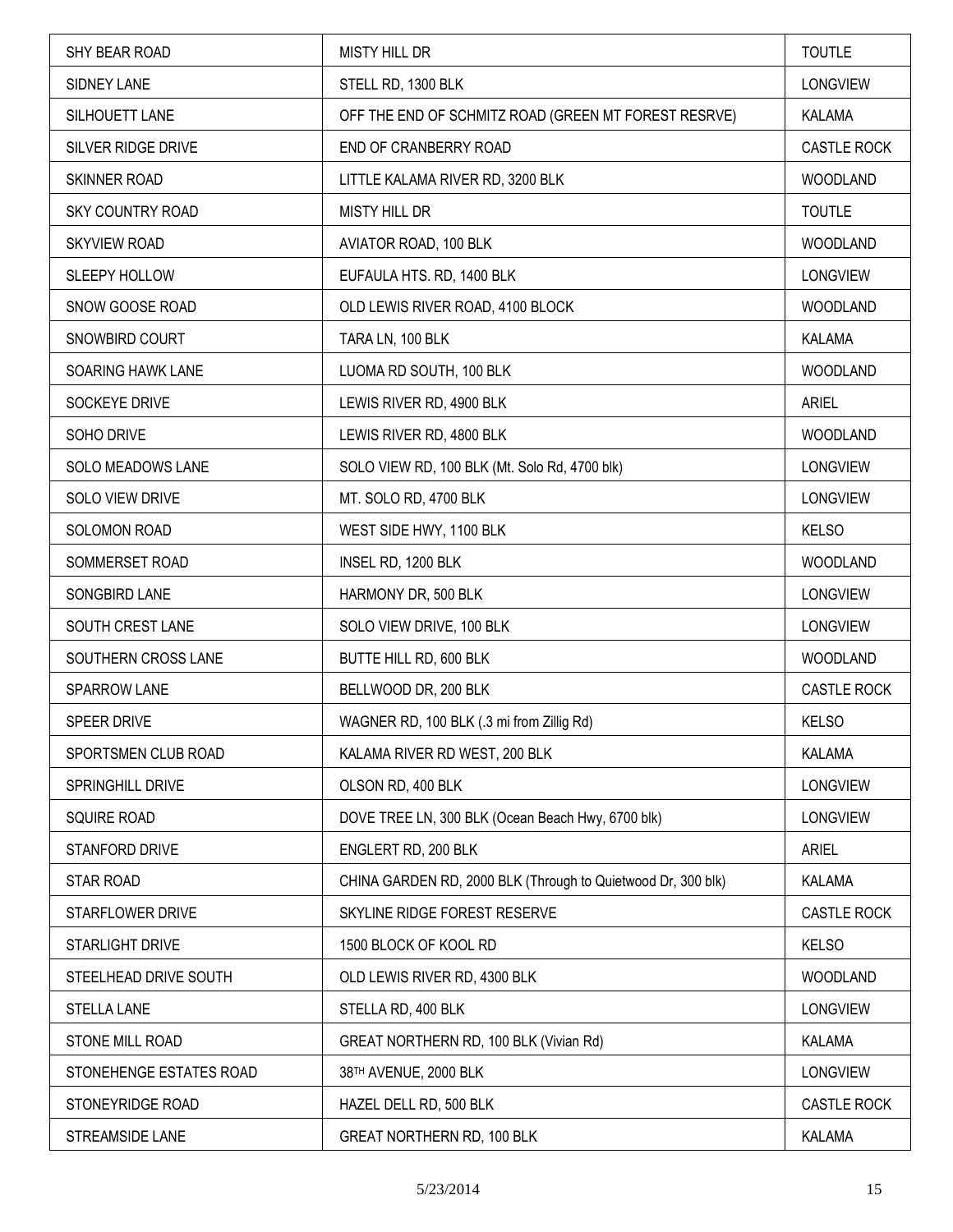| SUDDEN VALLEY DRIVE       | END OF CRANBERRY ROAD                                     | <b>CASTLE ROCK</b> |
|---------------------------|-----------------------------------------------------------|--------------------|
| SUGARPINE ROAD            | BEAVER POND RD, 200 BLK                                   | <b>ARIEL</b>       |
| SUNDOWN DRIVE             | GREEN MOUNTAIN RD, 5600 BLK                               | <b>WOODLAND</b>    |
| <b>SUNNY BASIN ROAD</b>   | SOUTH SILVER LAKE RD, 1900 BLK                            | <b>CASTLE ROCK</b> |
| TALKEETNA HEIGHTS PLACE   | TALKEETNA HEIGHTS RD, 100 BLK                             | <b>LONGVIEW</b>    |
| TALKEETNA HEIGHTS ROAD    | BEACON HILL DR, 200 BLK (Opposite west end of Niblett Wy) | LONGVIEW           |
| <b>TANGEN ROAD</b>        | ENGLERT RD, 600 BLK                                       | <b>WOODLAND</b>    |
| <b>TARA LANE</b>          | MOUNTAIN VIEW RD, 1200 BLK                                | <b>KALAMA</b>      |
| TARTAN HILL ROAD          | <b>MISTY HILL DR</b>                                      | <b>TOUTLE</b>      |
| TATONKA ROAD              | GARNEYS RD, 100 BLK (Mt. Pleasant Rd, 3400 blk)           | <b>KELSO</b>       |
| <b>TAVAER ROAD</b>        | WEST SIDE HWY, 6000 BLK                                   | <b>CASTLE ROCK</b> |
| <b>TERRY LANE</b>         | OLSON RD, 400 BLK                                         | <b>LONGVIEW</b>    |
| THIMBLEBERRY DRIVE        | SKYLINE RIDGE FOREST RESERVE                              | <b>CASTLE ROCK</b> |
| <b>THRUSH ROAD</b>        | BUTTE HILL RD, 700 BLK                                    | <b>WOODLAND</b>    |
| <b>TIDEWATER DRIVE</b>    | TOTEFF RD, 100 BLK                                        | KALAMA             |
| <b>TIGER LILY DRIVE</b>   | SKYLINE RIDGE FOREST RESERVE                              | <b>CSTLE ROCK</b>  |
| TIMBERLINE ACRES ROAD     | TIMBERLINE DR, 100 BLK                                    | CASTLE ROCK        |
| TIMBERWOOD DRIVE          | WREN LOOP, 200 BLK                                        | <b>CASTLE ROCK</b> |
| <b>TOPEKA ROAD</b>        | KINGSBURY RD, 400 BLK                                     | <b>KELSO</b>       |
| <b>TOTEM LANE</b>         | OCEAN BEACH HWY, 4300 BLK                                 | <b>LONGVIEW</b>    |
| <b>TOUTLE RIDGE DRIVE</b> | LAPHAM RD, 400 BLK                                        | <b>TOUTLE</b>      |
| <b>TOWHEE PLACE</b>       | FREDRICKSON RD., 200 BLK                                  | <b>WOODLAND</b>    |
| <b>TRADEWINDS ROAD</b>    | KALAMA RIVER RD WEST, 200 BLK                             | KALAMA             |
| <b>TRAPPER LANE</b>       | WILDLIFE DR, 100 BLK (Walker Rd, 300 blk)                 | <b>KELSO</b>       |
| <b>TRENTON LANE</b>       | BENTLEY DRIVE, 0-100 BLK                                  | <b>KELSO</b>       |
| <b>TRILLIUM LANE</b>      | VALENCIA LANE, NOT BUILT YET                              | <b>LONGVIEW</b>    |
| <b>TRINITY DRIVE</b>      | IMBODEN RD, 900 BLK                                       | CASTLE ROCK        |
| <b>TROUT LAKES ROAD</b>   | HAZEL DELL RD, 900 BLK                                    | CASTLE ROCK        |
| <b>TURK ROAD</b>          | STELLA RD, 800 BLK                                        | <b>LONGVIEW</b>    |
| <b>TURNSTONE ROAD</b>     | ROCKFORD RD, 100 BLK                                      | <b>COUGAR</b>      |
| <b>TURTLEDOVE LANE</b>    | LEWIS RIVER RD., 17,000 BLK                               | <b>COUGAR</b>      |
| <b>TWILIGHT LANE</b>      | JAEGER RD, 200 BLK                                        | KALAMA             |
| <b>TWIN LAKES DRIVE</b>   | DON MARTIN RD, 200 BLK- END OF COUNTY RD (Harmony Dr)     | <b>LONGVIEW</b>    |
| TWIN LAKES LOOP           | DON MARTIN RD - NOT BUILT YET (Harmony Drive)             | LONGVIEW           |
| <b>TWINS LANE</b>         | TOWER RD, 700 BLK                                         | CASTLE ROCK        |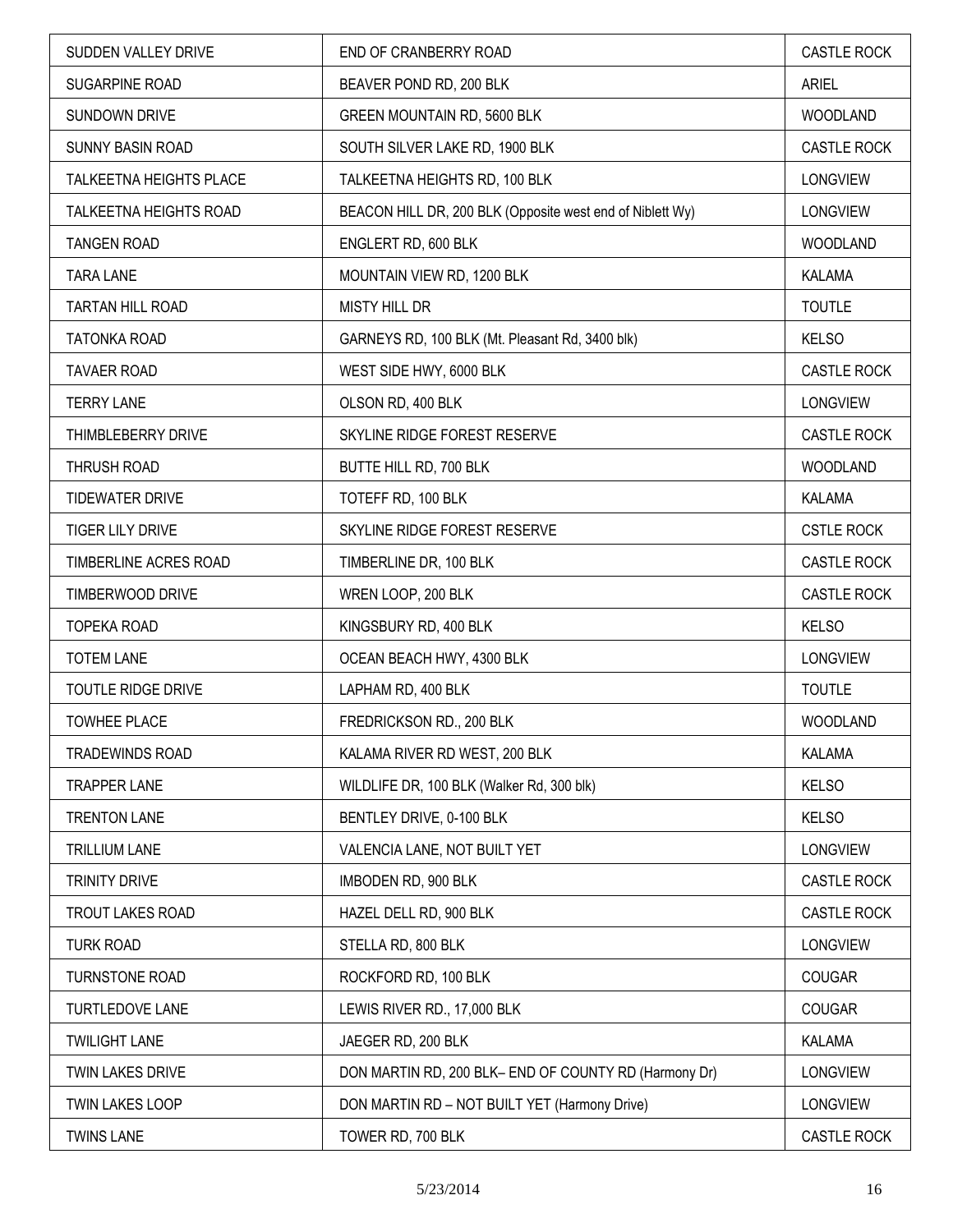| <b>TWO TREES LANE</b>      | KOOL RD, 600 BLK                                                | <b>CARROLLS</b>    |
|----------------------------|-----------------------------------------------------------------|--------------------|
| <b>TYBREN HEIGHTS ROAD</b> | CARROLL RD, 600 BLK                                             | <b>KELSO</b>       |
| <b>UPLAND DRIVE</b>        | WISHMAN DR, 100 BLK                                             | <b>WOODLAND</b>    |
| UPPERWEST ROAD             | CREEKWOODS DR, 100 BLK                                          | <b>CASTLE ROCK</b> |
| <b>VARSITY ROAD</b>        | GREEN MOUNTAIN RD, 4900 BLK                                     | <b>KALAMA</b>      |
| <b>VIEW CREST DRIVE</b>    | SANDY BEND RD, 900 BLK                                          | CASTLE ROCK        |
| <b>VIKING ROAD</b>         | HANSEN RD, 100 BLK                                              | <b>TOUTLE</b>      |
| VINEYARD VIEW DRIVE        | GREEN MOUNTAIN RD, 6100 BLK                                     | <b>WOODLAND</b>    |
| <b>VIOLET LANE</b>         | NEWT ESTATES RD, 100 BLK (Stella Rd, 1300 blk)                  | <b>LONGVIEW</b>    |
| <b>VISTA DRIVE</b>         | CAPLES RD, 1000 BLK                                             | <b>WOODLAND</b>    |
| <b>VIVIAN ROAD</b>         | VIVIAN RD - END OF COUNTY RD                                    | KALAMA             |
| VOLCANO VIEW LANE          | COLUMBIA HEIGHTS RD, 4000 BLK                                   | <b>LONGVIEW</b>    |
| <b>VOYAGER LANE</b>        | MOONRIDGE RD, 100 BLK                                           | <b>WOODLAND</b>    |
| WAGONWHEEL LANE            | GORE RD, 500 BLK                                                | KALAMA             |
| <b>WALKER ROAD</b>         | CARROLL RD, 1000 BLK                                            | <b>KELSO</b>       |
| WALNUT ACRES ROAD          | WALNUT ACRES RD, END OF COUNTY RD-(Pacific Hwy North, 3300 blk) | <b>KELSO</b>       |
| WAMPUS CAT ROAD            | MOORE RD, 400 BLK                                               | <b>TOUTLE</b>      |
| <b>WAPITI LANE</b>         | MT. PLEASANT RD, 800 BLK                                        | <b>KELSO</b>       |
| WARD ROAD                  | RAGLAND RD, 400 BLK                                             | <b>LONGVIEW</b>    |
| <b>WEBSTER LANE</b>        | SHIRLEY GORDON RD, 300 BLK                                      | <b>WOODLAND</b>    |
| <b>WEST SHORE ROAD</b>     | CARNINE RD, 800 BLK                                             | <b>CASTLE ROCK</b> |
| <b>WESTBROOK ROAD</b>      | WEST SIDE HWY, 7800 BLK                                         | <b>CASTLE ROCK</b> |
| <b>WHIPPOORWILL LANE</b>   | COLUMBIA HTS RD, 5400 BLK                                       | <b>LONGVIEW</b>    |
| <b>WHISPER LANE</b>        | BASSWOOD DR, 100 BLK                                            | <b>SILVER LAKE</b> |
| WHITE PINE ROAD            | OLEQUA HEIGHTS RD, 400 BLK                                      | CASTLE ROCK        |
| <b>WHITNEY ROAD</b>        | FALLERT RD, 100 BLK                                             | KALAMA             |
| <b>WILDCAT ROAD</b>        | SPIRIT LAKE HWY, 8900 BLK                                       | <b>TOUTLE</b>      |
| <b>WILDERNESS DRIVE</b>    | WAGNER RD, 100 BLK (.2 mi from Zillig Rd)                       | <b>KELSO</b>       |
| <b>WILDLIFE DRIVE</b>      | WALKER RD, 300 BLK (1.1 mi from Carroll Rd, on right)           | <b>KELSO</b>       |
| <b>WILDROSE LANE</b>       | GORE RD, 200 BLK                                                | KALAMA             |
| WILLOWBROOK ROAD           | ROSE VALLEY RD, 1200 BLK                                        | <b>KELSO</b>       |
| WINCHESTER DRIVE           | WAGNER RD, 100 BLK (.5 mi from Zillig Rd)                       | <b>KELSO</b>       |
| <b>WINDSOR LANE</b>        | BUNKER HILL RD, 300 BLK                                         | <b>LONGVIEW</b>    |
| WINDY RIDGE DRIVE          | WOODSIDE DR, 300 BLK                                            | LONGVIEW           |
| WINFIELD DRIVE             | POWELL RD, 100 BLK                                              | <b>CASTLE ROCK</b> |